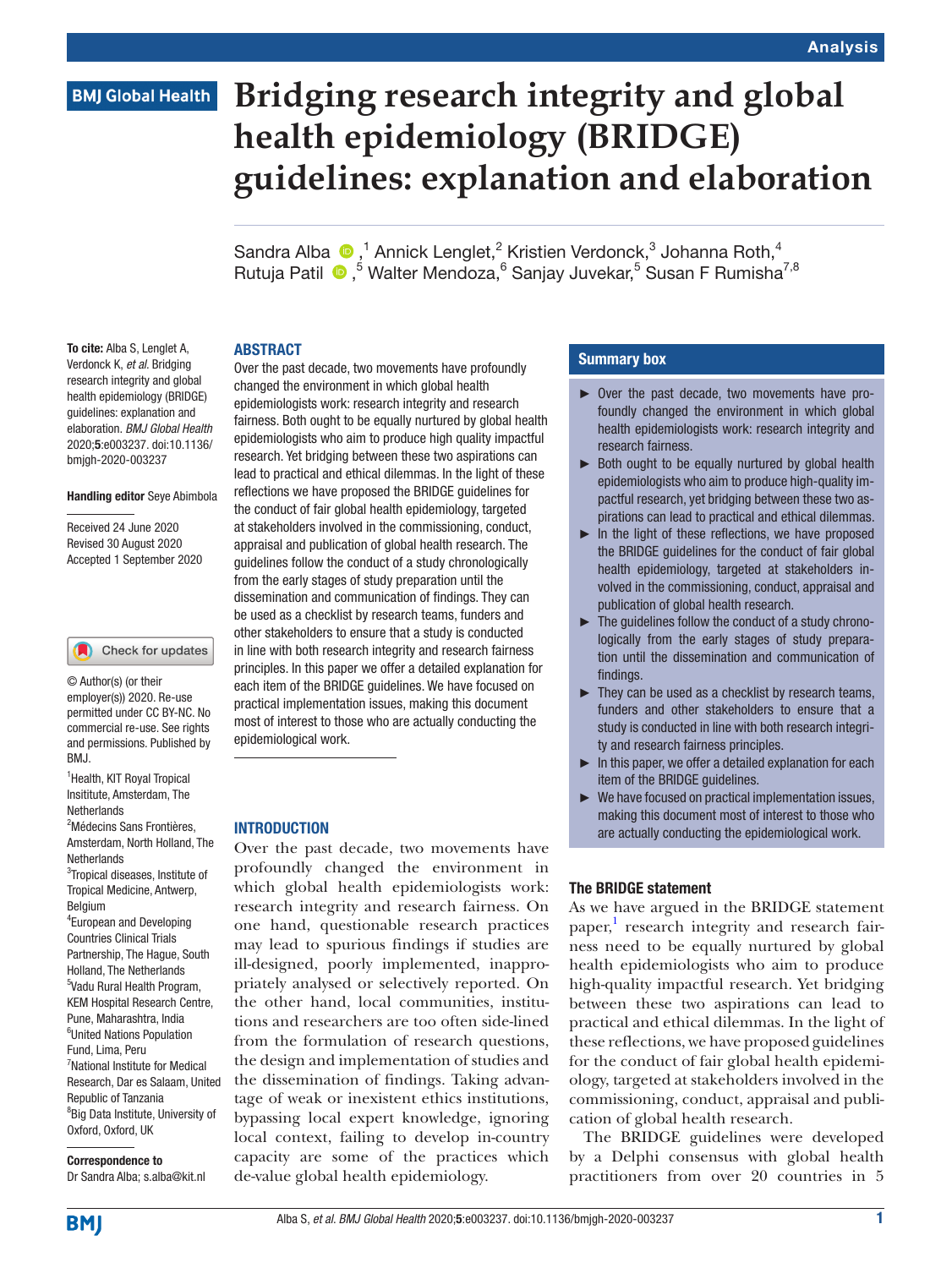continents. Our aim was to bring together existing principles in one overarching guideline, with a focus on practical implications for global health practitioners. The outcome consists of a set of 6 standards and 42 accompanying criteria covering the following steps of a study: (1) study preparation; (2) study protocol and ethical review; (3) data collection; (4) data management; (5) analysis; (6) dissemination and communication.

#### How to use this paper

This paper is linked to the BRIDGE statement paper <sup>[1](#page-13-0)</sup> that introduced the BRIDGE guidelines and described the justification and methodology for their development. The guidelines follow the conduct of a study chronologically from the early stages of study preparation until the dissemination and communication of findings. They can be used as a checklist by research teams, funders and other stakeholders to ensure that a study is conducted in line with both research integrity and research fairness principles. In this paper, we offer a detailed explanation for each item of the BRIDGE guidelines. We have focused on practical implementation issues, making this document most of interest to those who are actually conducting the epidemiological work. This document is not necessarily meant to be read linearly from start to finish, but should rather serve as a source of further reading for readers interested in more in-depth discussion and justification for each item. A glossary can be found in online supplemental file 1 for all terms that are underlined.

#### THE ITEMS

#### Standard 1. Study preparation: carefully prepare the study, in partnership with local researchers, by taking into account existing knowledge and resources and engaging with key stakeholders

1.1. Plan and execute research in partnership with local researchers. When working in a setting where relevant epidemiological competences are limited or not available, consider what is in the study team's remit to strengthen local capacity Global health research is rarely conducted by an organisation in isolation, but is the result of collaboration across different disciplines, expertise and countries. This often translates in research partnerships between institutes or organisations from high-income and low-income settings. These partnerships should always be established in a way that is highly advantageous for both parties.<sup>[2](#page-13-1)</sup> Fair epidemiological research means that the local relevance of the research should be determined in collaboration with local partners.<sup>2</sup> <sup>3</sup> Fair research partnerships also entail transparent and open communication between parties all throughout the research process from early planning stages to the communication of findings. On one hand, it is important that local human resources for health are not depleted to provide staff the research project (eg, nurses or laboratory staff).<sup>[3](#page-13-2)</sup> On the other hand, lack of existing local capacity should not be viewed as a reason to forego such partnerships. Rather, when working in a setting

where relevant epidemiological competences are limited or not available, epidemiologists from high-income countries should consider what is in the study team's remit to strengthen local capacity in order to meaningfully engage local researchers. This extent of this capacity strengthening should be commensurate to the scope of the research project and match the current professional needs and ambitions of people involved locally. Capacity strengthening activities may include, but are not limited to, establishing and/or strengthening ethics review committees, strengthening research capacity, developing relevant technologies, training of research or healthcare staff and education of the community involved in the research. These activities may be extended to more specialised domains of epidemiology.

#### 1.2 Identify and engage key stakeholders throughout the study with approaches based on their needs, competences and expectations. Key stakeholders include representatives of affected populations and end-users of research

A stakeholder is anyone who has a 'stake' or an 'interest' in a particular initiative. In global health research, stakeholders may include include: the members of community where research was conducted (the affected populations), the community at large (at national or global level), local implementers (eg, local government or healthcare workers), national policymakers and policy implementers from governmental and non-governmental organisations, the scientific community who can benefit from the research, drivers of the international policy including bilateral and multilateral agencies. Key stakeholders in a global health research study include the representatives of the affected populations and the endusers of the research.

Stakeholders are increasingly claiming their right to be 'engaged'—that is, informed, consulted and involved in the decision-making processes of research which affect them. Identifying the relevant stakeholders will therefore be the first step of a research project. Depending on the scale of the research, this can be done fairly quickly and informally, in groups using a participatory approach, or more rigorously using structured approaches for stakeholder mapping.<sup>4</sup> The method of engagement should be selected to best meet the needs, capacity and expectations of the relevant stakeholders as well as the strength of engagement sought, which can range from: (1) remain passive; (2) monitor; (3) advocate; (4) inform; (5) transact; (6) consult; (7) negotiate; (8) involve; (9) collaborate;  $(10)$  empower.<sup>[5](#page-13-4)</sup>

### 1.3 Establish the knowledge gap by searching the literature (peerreviewed publications and grey literature) as well as by consulting (local) experts, representatives of affected populations and endusers

A systematic literature review provides a complete, exhaustive summary and appraisal of current literature on a specific topic. While this is recommended whenever possible, there may not always be time and resources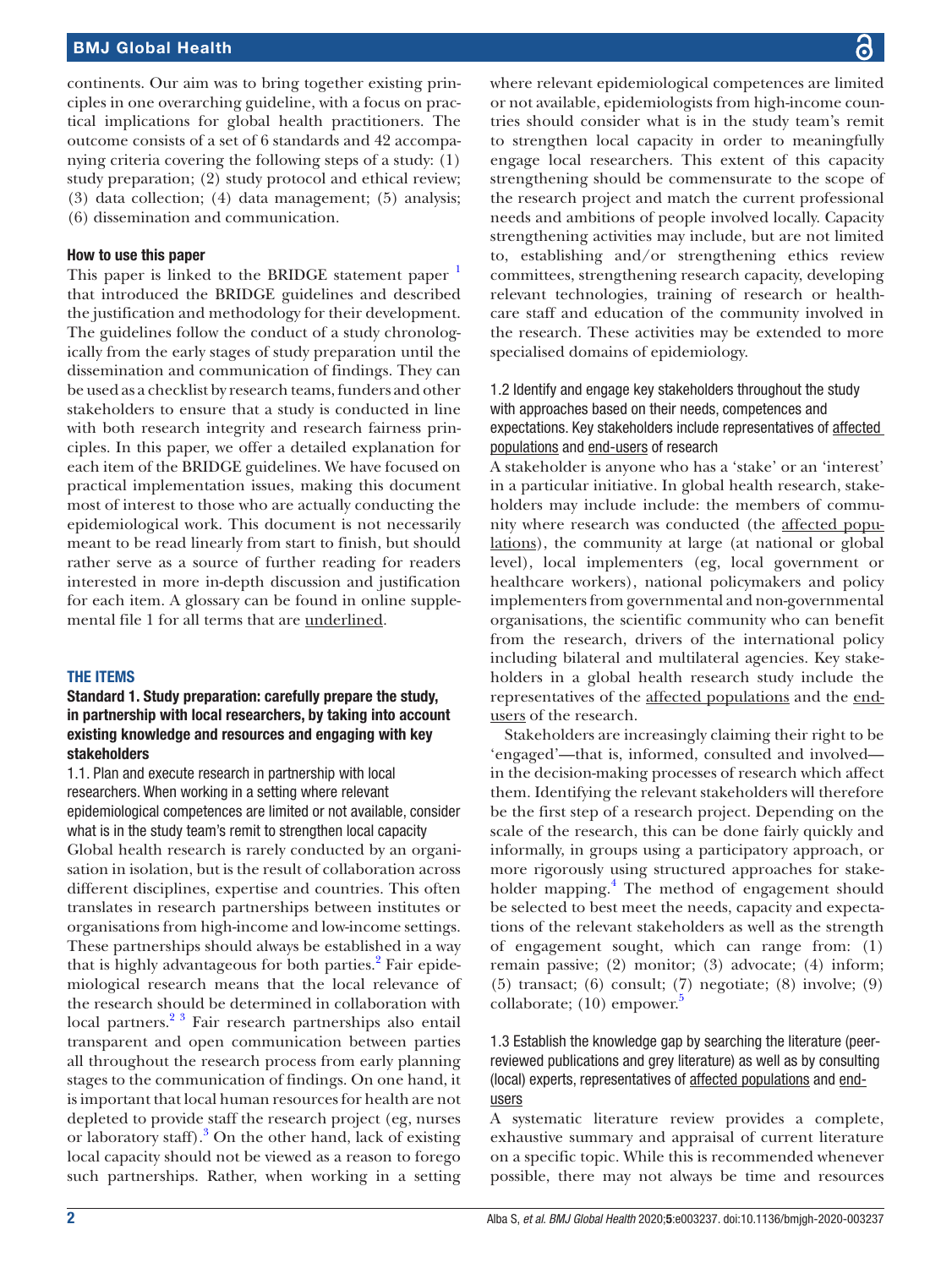available for such an exercise. In such cases, a literature review which thoroughly summarises the topic can suffice. A (systematic) literature may show that there is no knowledge gap to be filled and that the study is redundant. Alternatively, it may uncover useful sources of published information, which can form the basis of an analysis without the need for any new data collection with all costs and burden to participants avoided. Even when new data collection remains necessary, experience in related studies may guide the design or indicate pitfalls to be avoided.

Depending on the complexity of the study and the amount of information already available on the topic to be studied, an exploratory needs assessment with key stakeholders may be warranted. Such an exercise can also improve the understanding of the research topic by different stakeholders (community, health facility staff, local administration, central ministry, other governmental bodies, donors, etc) and point towards the disciplines that need to be included in the study. Affected populations should also be consulted to ensure that their perspectives are fairly represented.<sup>236</sup>

# 1.4 Develop research questions and objectives in consultation with research partners and expected end-users

Research questions should be jointly formulated by all research partners involved.<sup>[2](#page-13-1)</sup> The most relevant research questions are those which address the specific local issues. End-users should therefore be consulted early on in the study design to ensure that the research questions respond to their information needs. This can help ensure that the proposed research is in line with existing national research agenda or priorities.[7](#page-13-5)

# 1.5 Select study design and research methods to best fulfil the study objectives and give due consideration to multidisciplinary approaches

Before embarking on any global health epidemiological study, researchers should consider whether they have incorporated the right disciplines to answer the proposed research questions. Global health research questions are often complex and multilayered as the issues at hand often involve many stakeholders. This requires the collabora-tions between disciplines beyond biomedical sciences.<sup>[8](#page-13-6)</sup> As a result, in global health, epidemiological studies are, more often than not, conducted along-side or integrated with other quantitative (eg, economics and mathematical modelling, machine learning) or qualitative disciplines (eg, anthropology, sociology, political sciences). Multidisciplinary research is well suited to study multiple types of outcomes and provides a holistic understanding of causal pathways. While quantitative methods quantify change over time and associations (along with an estimate of the role of chance), qualitative methods are most suited to understand people's judgements, perceptions and preferences therefore providing insights into reasons behind changes or associations, or lack thereof.

1.6 Before embarking on primary data collection, assess whether existing data could be used, fully or partly, to fulfil the research objectives

During the planning stage, it is important to reflect on the need for primary data collection. What level of investment is permissible and justified and to what extent can (re-)analysis of existing quantitative data and an appropriate mix of qualitative and quantitative methods address the knowledge gap? These considerations need to consider how to make best use of funds available while not burdening people with unnecessary data collection. The past decade has seen a huge increase in the amount of publicly available data for research which offers tangible opportunities to forgo primary data collection in favour of secondary analyses of existing data. First, as discussed in criterion 6.6, open data sharing initiates have resulted in numerous repositories where data can be accessed for re-analyses. Second, many nationally representative health surveys are available for re-analysis, thanks to the efforts of organisations such as UNICEF and the United States Agency for International Development who have made many datasets from their Multiple Indicator Cluster Surveys [\(https://mics.unicef.org/\)](https://mics.unicef.org/) and Demographic and Health Surveys ([https://dhsprogram.com/\)](https://dhsprogram.com/) openly accessible online. Lastly, health service data are also increasingly available to global health researchers, as health management and information systems data are digitalised through the DHIS2 platform [\(https://](https://www.dhis2.org/) [www.dhis2.org/\)](https://www.dhis2.org/) and other similar efforts.

# 1.7 Ensure data ownership and publication agreements have been agreed by all research partners

Agreements for data ownership, storage and access should be made during the preparatory phase of study. Data sharing agreements detail the understanding between the data provider and data receiver with regard to what data are shared and associated conditions of use. Within the frame of research, they should include provisions on the right to publish results. As mentioned in criterion 1.6, global health research often entails the re-analysis of health service data. In such cases, it is advisable that those who share the data also request researchers' compliance with the terms of a bespoke data-sharing agreement.

Much global health research is conducted in academia where peer-reviewed scientific publications remain the primary metric for career progression. This in itself is the source of much research unfairness, and the frequent (conscious or unconscious) bypassing of local researchers in the preparation of scientific publications. To counter that, it is important that fair agreements are made early on in the research process, considering the professional development of all partners involved equally. While it is very difficult to agree authorships before the work really gets going (because one rarely knows exactly how much each potential author will contribute), the principles of authorship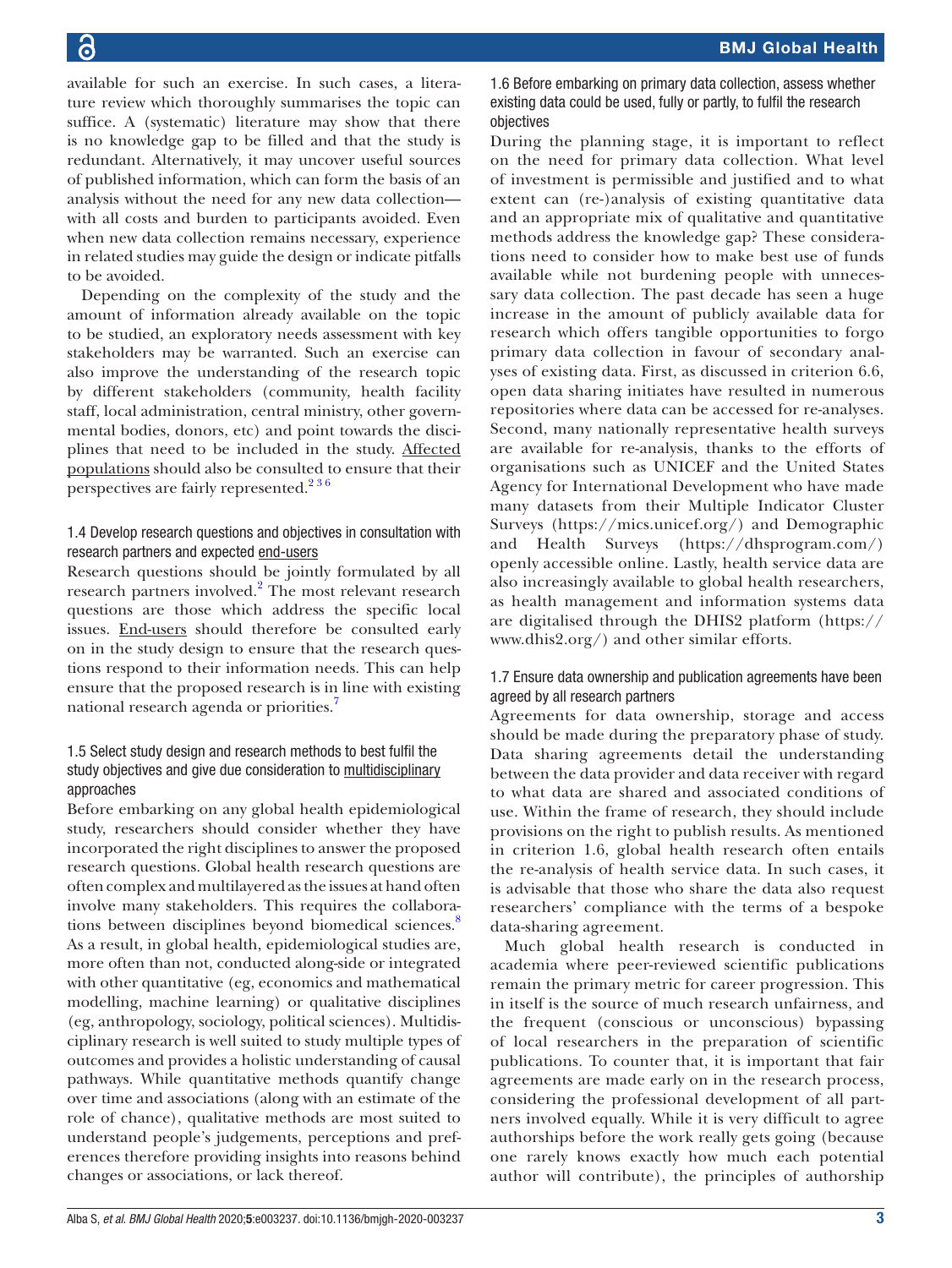can still be agreed during preparatory stages. The International Committee of Medical Journal Editors provide guidance on authorship<sup>[9](#page-13-7)</sup> and are endorsed by the vast majority of scientific journals. Yet they have a heavy emphasis on actual writing of the manuscript and it has been argued that this systematically disadvantages researchers from low-income and middle-income coun-tries in global health research partnerships.<sup>[10](#page-13-8)</sup>

#### 1.8 Agree on work plans and governance structures with all study partners. Allocate adequate time, financial and human resources to all phases of the study

It is important that decision-making processes are clarified before the actual research starts. The roles and responsibilities of all parties involved should be transparently and fairly agreed in writing, so that study team members are on the same page in terms of expectations and contribution. This should including decision making in the event of disagreement. The RACI models are a useful way to do this, focusing on the four responsibilities most typically used: responsible, accountable, consulted and informed.<sup>11</sup> In larger multistakeholder studies, oversight bodies may be needed to advise and oversee the study conduct.

Clear study plans should be developed to ensure that adequate time, financial and human resources are available for all phases of the study. All team members should have a valid role and adequate resources in the project to fulfil that role. Trained and experienced local health professionals may possess the perfect skills mix for a given research position but their recruitment needs to be balanced with the potential health system weakening risk of depleting the local human resources for health. While it should go without saying that local research teams should be fairly remunerated for their contribution, $3$ it is important to pay special attention to the working conditions of those in the lower echelons of the research hierarchy. This includes field staff (eg, interviewers, supervisors and field data editors). Mitigating the precarious nature of their freelance casual labour should be considered where possible, ideally with mid-term to longterm solutions such as long-term contracts and opportunities for career progression. This can take the form of online courses and qualifications that can be embedded into their roles within the research team, depending on their needs and aspirations. Long-term contracts for field staff should also consider employment benefits such as health insurance and pension planning (as appropriate for the context) and budget for these in the financial planning and budget plans for a study.

Precise budget estimates are not always part of a grant application process, but careful estimation of the different costs during the application stage is beneficial for the practical implementation of a research project. It is important to take currency fluctuations, inflation and uncertainty into account when preparing the budget, especially in fragile and conflicted affect settings.

Standard 2. Protocol development: prepare a detailed research protocol and ensure it has been approved by relevant ethical review boards if it includes research concerning human participants

2.1 Prepare a detailed research protocol in consultation with all research partners

The study protocol describes in detail all steps of a proposed study. The two primary purposes are funding acquisition or ethical approval. A number of templates are available to guide protocol writing.[12 13](#page-13-10) While the protocol writing may be led by one party in research partnerships, it is important that all parties are engaged and given a fair opportunity to contribute. All parties should explicitly agree with all their roles and responsibilities in the protocol.

#### 2.2 Write a clear and comprehensive analysis section

The study protocol may provide an overview of the planned analyses by describing the purpose of the study, the primary hypotheses, the design and the source population and a general description of the chosen analytical strategy. Depending on the complexity of the analyses, it may be advisable to write a stand-alone analysis plan. The purpose of a statistical analysis plan (SAP) is to ensure transparency and to minimise type I and type II errors resulting from the analysis strategy (eg, multiple testing, choice of confounders, etc) thus affecting inferential reproducibility. A minimum set of items to be included in a SAP for randomised clinical trials is available.<sup>14</sup> This is not yet the case for observational studies, but a recent paper has been published suggesting a modification of the recommended SAP format for clinical trials to fit observational studies.<sup>[15](#page-13-12)</sup>

Broadly, the suggested items to cover in a statistical analysis plan include:

- 1. *Primary and secondary research questions and hypotheses*, as well as details of the primary and secondary outcome measures, and how these relate to the study objectives.
- 2. *Sampling procedure and recruitment/retention methods*, detailing the sampling method, the planned recruitment rate, the likely rate of loss to follow-up, interim analyses and stopping guidance (where applicable).
- 3. *Sample size justification*, including a description of the power and sample size calculations detailing the outcome measures on which these have been based, as well as any assumptions made underlying the power calculation and justification for these assumptions.
- 4. *Considerations about multiple testing*, explaining how false positive findings as a result of repeated subgroup analyses will be minimised.
- 5. *Potential confounders and effect modifiers* should be defined and approaches on how to address the effect of confounders and effect modifiers specified.
- 6. *Analysis strategy,* describing how results of this study will be analysed, including the use of statistical and/or mathematical models.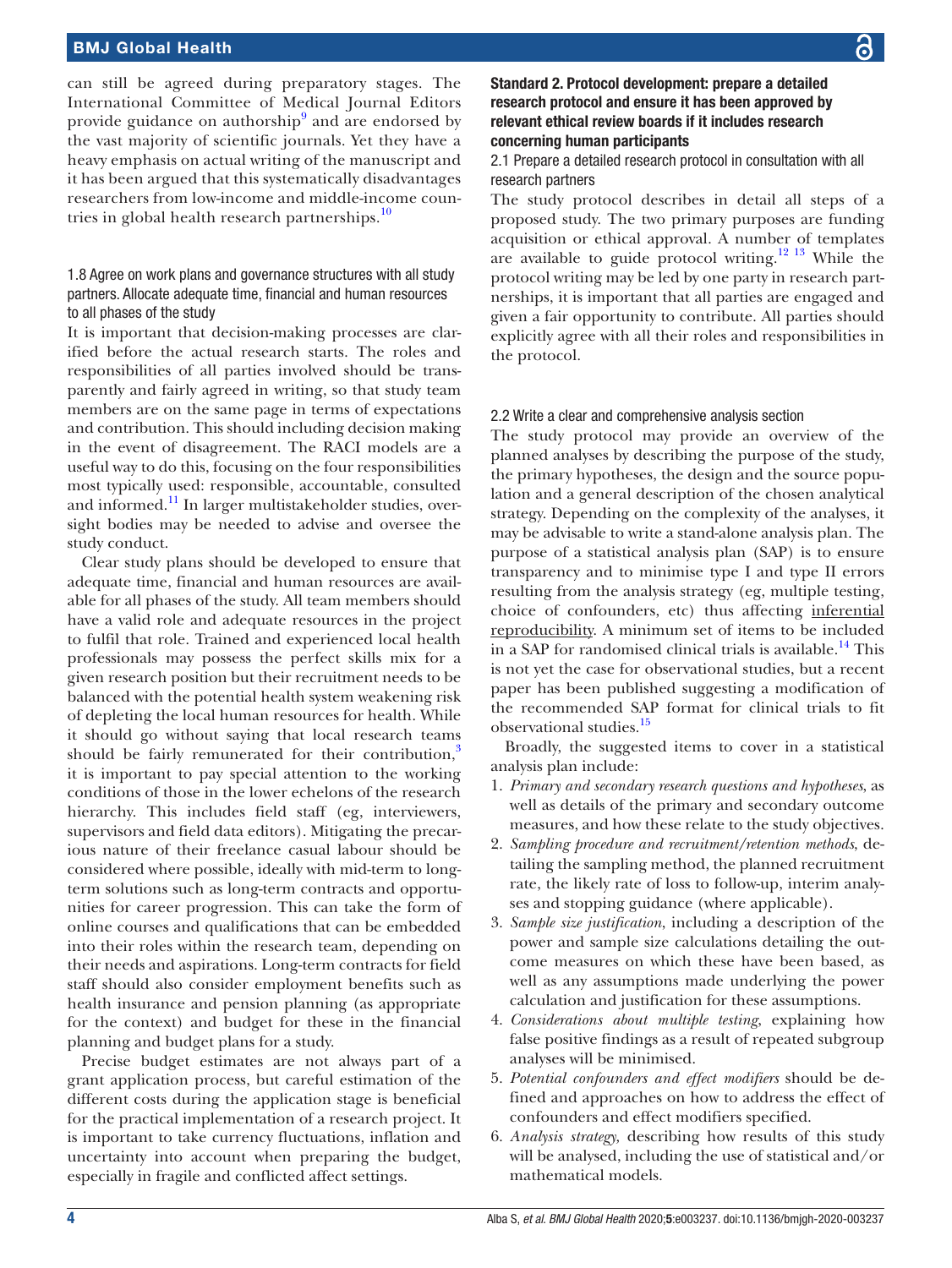#### 2.3 Consider studying the effect of locally relevant equity dimensions

With its focus on 'achieving equity for all people', global health acknowledges that social determinants have a major impact on health. $16-19$  From an epidemiological perspective, this implies disaggregating analyses in order to reveal patterns that may be masked by aggregate data. Factors that may affect health opportunities and outcomes include place of residence, race, ethnicity, culture, language, occupation, gender/sex, religion, education, socioeconomic status and social capital—as described by the PROGRESS acronym and framework.<sup>20</sup> Sex/gender have been the subject of much attention $^{21-27}$ as gender is known to 'intersect'<sup>28</sup> with other social determinants, creating interdependent systems of disadvantage.[27](#page-13-17) While intersectionality originates from gender studies, it is increasingly being proposed as a framework to study health equity in public health.<sup>29-31</sup>

There are a number of practical and statistical considerations related to studying equity in global health epidemiology. First, a thorough understanding of the local context is crucial to identify the relevant equity dimensions. Second, researchers need to be very mindful of the causal mechanisms they intend to study when using equity variables and cognisant of the potential for spurious results when using proxy variables. $32$  Race and sex/gender are particularly challenging ones, with both biological (hereditary, genetic) and social (differentials in access to care) mechanisms. This further emphasises the importance of working within multidisciplinary frameworks (with either biological or sciences or both in these examples) to ensure a comprehensive understanding of the issues at hand (ref statement paper). Third, the choice of equity dimensions will have many practical implications for study design, ranging from sample size (more equity dimensions usually means more confounders and interactions<sup>33 34</sup> and therefore a larger sample size), sampling procedures (choice of sampling frame and definition of inclusion and exclusion criteria), research instruments and field procedures (which should be culturally appropriate and safe as described in criteria 3.2, 3.4 and 3.6).

# 2.4 When conducting multidisciplinary research, describe the purpose and strategies to integrate different analytical methods in the protocol

As described in criterion 1.5, addressing today's global health challenges frequently requires the involvement of different scientific disciplines, including but not limited to medicine, epidemiology, social sciences, economics and environmental sciences. Protocol writing is a team effort which requires the expertise of all disciplines involved.[35 36](#page-13-21) Multidisciplinary research protocols should describe the purpose of combining different disciplines and also include strategies to integrate relevant qualitative and quantitative analytical methods.<sup>37</sup> Multidisciplinary research is typically conducted through several iterations of analyses—where analyses within one discipline are initially conducted independently *from* and then dependent *on* each other. To maximise the success of a

multidisciplinary approach, study plans need to include regular moments of reflection with peers from the other disciplines throughout all study phases (especially in design, analysis and interpretation)[.37 38](#page-13-22)

2.5 Strive to make study protocols publicly available, either on a publicly accessible website or in appropriate study registers Public availability of research protocols is one of the cornerstones of research integrity as it helps prevent post hoc revisions of study aims. Protocols can be either placed in a publicly accessible website or uploaded in an appropriate studies register. $39\frac{40}{2}$  An increasing number of journals now also offer the possibility to publish protocols, with the guarantee that study results will be published regardless of whether they show 'positive' or 'negative' results. This option is that it also enables a peer review of the research protocol.

# 2.6 For all data collection and data use concerning human participants, obtain ethical approval (or a waiver) ideally from all institutions and countries involved in the protocol. In case of multiple review and disagreement, the review of the country where the data are collected should take precedence

It is not always easy to determine whether a study needs ethical review as the boundary between research and public health practice can be blurred. Indeed, a recent review of ethical guidelines for epidemiology has shown that not all epidemiological or public health studies require an ethics review. $^{41}$  As a general rule, all studies involving primary data collection from human participants need to be reviewed ethically and scientifically by a competent and independent research ethics committees (REC) prior to the start of data collection. $42\frac{43}{13}$  Studies which perform secondary analysis of existing data may also require ethical review if the analyses fall outside the scope of the informed consent provided (or if no informed consent was provided)[.43](#page-13-26) Ethical review includes a thorough review of informed consent forms ideally in the language in which they will be administered. Guidance for the formulation of informed consent forms can be found in the updated CIOMS  $2017$  guidelines.<sup>43</sup> While each REC may have their own templates, generic templates are also available.<sup>[12](#page-13-10)</sup>

The latest CIOMS Ethical Guidelines for Healthrelated Research involving Humans ask for dual ethical approval for studies conducted by partnerships involving high-income and low-income and middle-income coun-tries 'at the site of the sponsor as well as locally'.<sup>[43](#page-13-26)</sup> The intention is to prevent 'ethics dumping'<sup>[3](#page-13-2)</sup>—that is, the export of unethical research practices from high-income to low-income settings. However, it can also be argued that insisting on dual review perpetuates colonial notions that REC in low-income countries cannot be relied on. Certainly, 'researchers from high-income settings should show respect to host country REC<sup>[3](#page-13-2)</sup> and 'research projects should be approved by a REC in the host country, wherever this exists, even if ethics approval has already been obtained in the high-income setting'.<sup>[3](#page-13-2)</sup> Difficulties can arise when ethical review is not possible at one site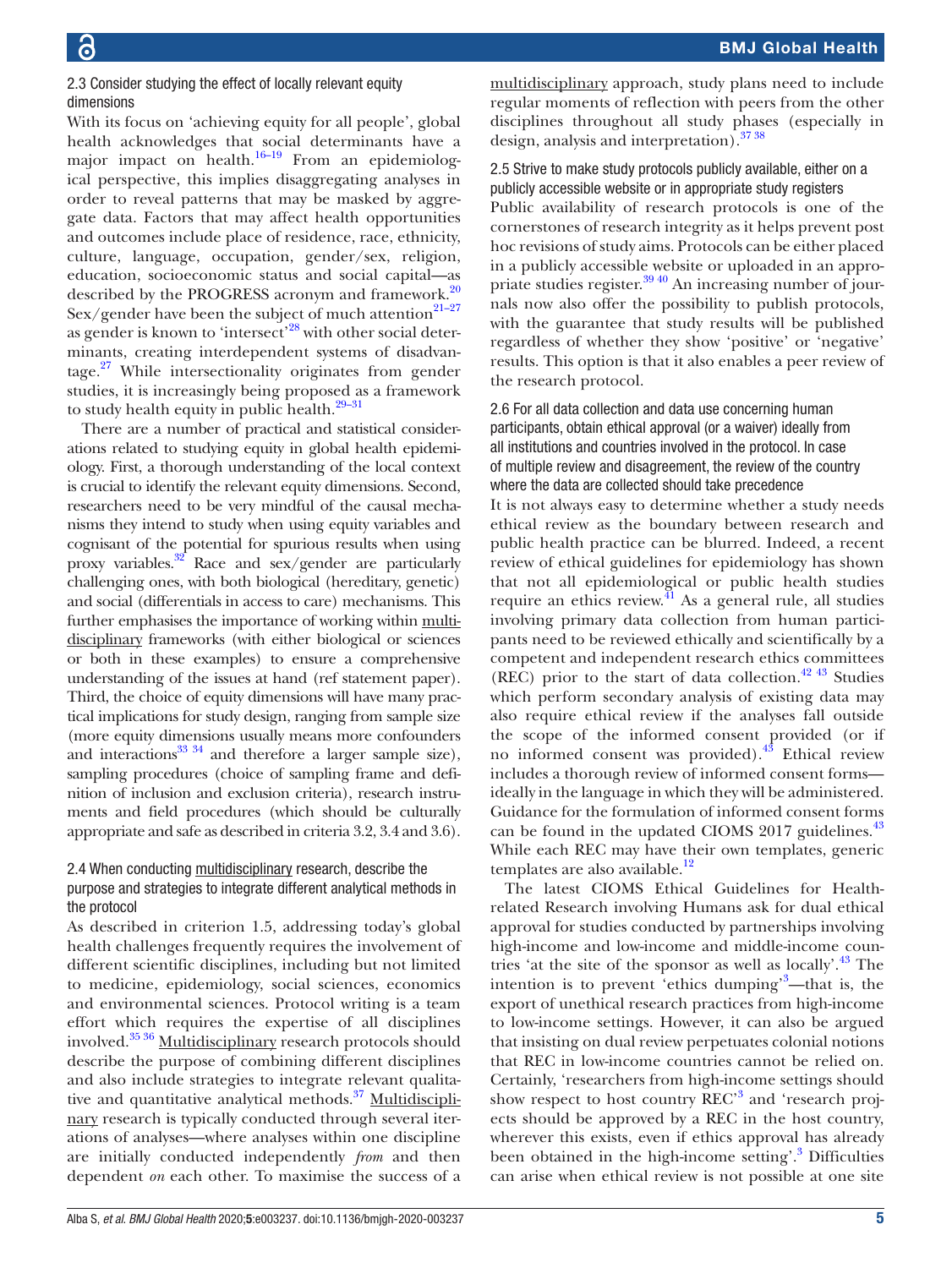(for lack of local capacity or willingness to review a study conducted in a foreign country) or if reviews conflict with each other. As a general rule, the review of the country where the research is conducted should take precedence.

The ethical review of research conducted in humanitarian emergencies deserves special attention here. In such settings, there is an intrinsic clash between ethical priorities: the research needs to be done swiftly, and participants are particularly vulnerable. A recent review suggests two useful strategies in such settings<sup>44</sup>: (1) preapproved research protocol templates which can be quickly customised for use in individual emergencies<sup>[45](#page-13-28)</sup> and (2) 'real-time responsiveness', which is an iterative strategy of constant dialogue between ethics reviewers and researchers while studies are being conducted.<sup>46</sup>

### 2.7 When working in a setting without ethical review boards or review boards with limited epidemiological capacity, consider what is in the study team's remit to strengthen their epidemiological capacity

Epidemiological studies may take place in countries with insufficient capacity to assess the ethical aspects and/or scientific quality of the research. Adequate capacity to conduct and review biomedical research does not automatically translate into the same for epidemiological and multidisciplinary projects, and this should therefore be regarded as a specific need. Taking advantage of this situation is one of the worst forms of 'ethics dumping'.<sup>[3](#page-13-2)</sup> Instead, epidemiologists should consider what is in the study team's remit to strengthen their epidemiological capacity as part of broader capacity strengthen efforts (as described in criterion 1.1).

#### 2.8 Explicitly state any open data access in the protocol submitted for ethical review and in the informed consent documents

Funding bodies and publishers increasingly encourage public data sharing to maximise the return of investment on research, to increase transparency and accountability, to reduce the cost of duplicating data collection and to promote potential new data uses. $47$  Depending on the type of study and data collected, informed consent forms may include conditions of use and provisions for sharing with third parties. Any data sharing with third parties (whether fully open access or not) should be included in the protocol and informed consent documents. For collation of existing data to be used for secondary analyses, sharing with third parties should be agreed with data owners. The protocol should describe plans to publish data in online open access repositories (see criterion 6.6).

#### Standard 3. Data collection: use valid and reliable instruments and reproducible methods while ensuring culturally appropriate procedures

#### 3.1. Use valid and reliable research instruments

Global health research relies on diverse types of data. Primary data are obtained by direct measurement using research instruments such as questionnaires, data extraction forms, interview guides, assessment by clinicians,

laboratory and imaging techniques and global positioning system (GPS) and other devices. Studies can also rely on secondary analysis of existing data including health registries, routine operational information, weather and climate data, satellite information and census data.

Research instruments should be valid and reliable.<sup>[48](#page-13-31)</sup> The development of research instruments requires skill. The design of, for example, a questionnaire is an iterative process in which the following steps can be distinguished: (1) definition and elaboration of the construct; (2) choice of measurement method; (3) selecting and formulating items; (4) scoring issues; (5) pilot testing; (6) field testing[.49](#page-14-0) This process relies on scientific literature, theory, empirical evidence and statistical techniques. Before developing a new questionnaire, researchers should perform a review of existing instruments and their properties. If an instrument already exists, using it saves time and makes results comparable to other studies. The choice of research instruments remains a domain full of trade-offs, and reducing the risk of biases and error requires considerable efforts, which have to be delivered within time and budget constraints. $50$ 

Data collection modes have evolved over the past decades.<sup>50</sup> In the domain of surveys, for example, electronic methods are increasingly used, as a replacement of or in combination with face-to-face and telephone interviews. The advantages of computer-assisted methods include flexibility, reduced chance of error and possibly also of missing data, user-friendliness and time saving. This evolution also poses practical challenges (data capture design, data conversion, availability of internet, cost, training of field workers) as well as theoretical ones (unknown errors and biases resulting from new data  $\text{collection modes}$ ).<sup>50</sup>

#### 3.2. Ensure that research instruments are locally adapted and culturally appropriate

Global health epidemiologists often study a range different communities and countries. Researchers must be cognisant of local cultural sensitivities and should be careful not to violate customary practices with their data collection procedures.<sup>3 51</sup> In practice, time consuming, invasive or culturally insensitive data collection procedures can lead to non-response biases and measurement errors. It is well known that questions about sensitive topics, such as sexual practices, deaths or religious ideas can be difficult to handle for participants and data collectors.<sup>52</sup> It is less obvious but equally important to consider that apparently harmless topics (eg, questions about food consumption) may also embarrass or upset informants.<sup>[52](#page-14-2)</sup> This further emphasises the importance of including (local) investigators with relevant skills who are experienced in dealing with such circumstances.

#### 3.3. Provide concrete guidance for data collection in a document that is available to all data collection staff

Standardising data collection processes helps to ensure that instruments maintain their validity and reliability<sup>[48](#page-13-31)</sup>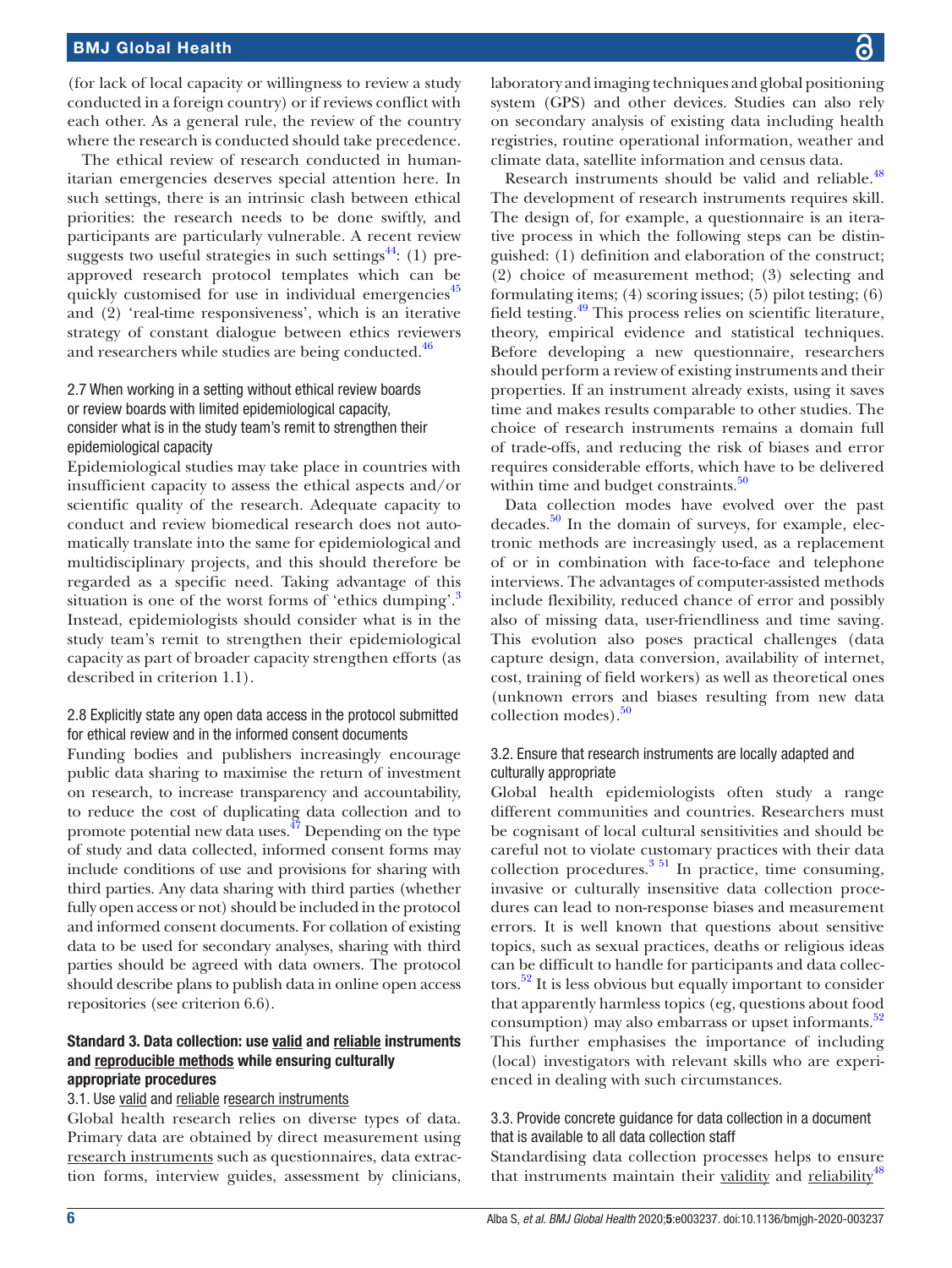and contributes to <u>methods reproducibility.<sup>[53](#page-14-3)</sup> In g</u>eneral, quantitative measurements are easier to standardise than qualitative judgements. Standard operating procedures (SOPs) and job aids can help ensure uniformity for various procedures (inclusion and examination of study participants, collection and storage of specimens for the laboratory, laboratory assays, data management and quality assurance). $54$  All guidance documents for data collection (field manual) should be developed with care so that they are legible, readable and comprehensible. $54$  Generic templates are available for several types of SOPs[.54](#page-14-4) All data collection guidance tools should be available whenever and wherever the people involved in data collection need them.

#### 3.4. Select data collection staff according to technical as well as cultural criteria. Clarify the roles and responsibilities for each person involved and provide adequate training and support

In small studies, the lead researchers may be able to interview or examine all participants. But when there are many study participants or when there are sociocultural or linguistic barriers, field workers (intermediary research assistants) may be needed. Depending on the scale of the study, a hierarchy of field staff including interviewers, supervisors and field data editors may have to be recruited. Many global health research projects are highly dependent on field workers. These fieldworkers may be the only people who directly engage with the study participants, hence need to be well trained and oriented to understand the study objectives, ethical issues and the instruments used. Their influence on informed consent and data collection processes should not be underestimated.<sup>[52](#page-14-2)</sup>

#### 3.5. Pilot test, and if possible, field test all research instruments prior to the start of effective data collection

Pilot testing and field testing is recommended, regardless of the choice for an existing or a new research instrument. Pilot testing is intended to test the comprehensibility, relevance, acceptability and feasibility of the questionnaire in a small number of respondents, after which adaptations will follow. A pilot on the target population is crucial as only they can judge the comprehensibility and relevance of the questionnaire. In a pilot, after participants have answered all questions they should be asked about their experi-ence in as much detail as necessary to enable changes.<sup>[49](#page-14-0)</sup> When an instrument is considered to be satisfactory, it can be applied to a larger sample of the target population. Whereas pilot testing entails an intensive qualitative analysis of the formulation of questions and the layout of the questionnaire, field testing entails quantitative analyses. As such, all data management steps are also included in field testing. Possible analyses include: patterns of missing items (did respondents not understand the question? Do their answers not fit the response options?) and distribution of item responses (if some categories are seldom used, then can be combined with others).<sup>[49](#page-14-0)</sup>

In practice, despite their clear usefulness, pilot and filed tests remains problematic in epidemiology. Ideally, pilot

and field testing should be integrated in grant applications and study timelines, but that is not always be possible, as many research funders do not support these financially (in terms of budget lines) and logistically (in terms of the time investment). Unfortunately, researchers may even find themselves in stalemate situation when preparing funding applications for large-scale studies, as funders (and particularly also external reviewers of these funders) may request to see pilot data before granting their funding.

# 3.6.Collect data in a respectful and safe manner, in an

environment which safeguards the confidentiality of respondents When data collection is prepared and field workers are selected and trained, it is important to focus exclusively on technical aspects of using the research instruments and to reflect on how study participants and field workers can be protected from harm due to the study. Fieldwork is sometimes conducted in dangerous settings and associated with considerable risks. $55$  The gender of data collection teams is an important factor to consider. In many contexts, women can feel uncomfortable if they are interviewed by men or in the presence of their husbands and partners. In such settings, gender-segregated interviews are important part of ensuring a respectful and safe environment for participants. One trick for achieving this is to carry out women's and men's interviews simultaneously to keep men occupied while women participate in the study.<sup>56</sup> Beyond gender, other sociodemographic characteristics (eg, socioeconomic or ethnic or religious backgrounds, etc) may lead to cultural hierarchies which make it difficult for people to relate to each other.<sup>56</sup> A good understanding of the local context is necessary to ensure that the data collection can be as culturally sensitive as possible.

#### 3.7. Put in place quality assurance and quality control mechanisms to ensure data accuracy, completeness and coherence

Data accuracy refers to the degree to which data correctly estimate or describe the quantities or characteristics they are designed to measure.<sup>57</sup> In this respect, data fabrication is a common concern in global health epidemiology and it appears to be widespread and very difficult detect.<sup>52</sup> The chief concern is that field workers do not visit the sampled locations and fabricate data. There are a number of quality control activities that can be put in place to ensure accurate data. The use of electronic data collection offers a number of opportunities to check that the sampled locations were visited, including geopositioning, attachment of photographs and monitoring the start and end date of the interview. Spot-checks and re-collecting data in a random sample (eg, 10%) of sampled units (eg, households or facilities) is another commonly used approach to ensure that data were correctly collected. However, the reality is often more nuanced than total data fabrication, with field workers deviating from the verbatim use of the questionnaire. This can be done for very valid reasons, for example, when field workers prefer using local terms and language, or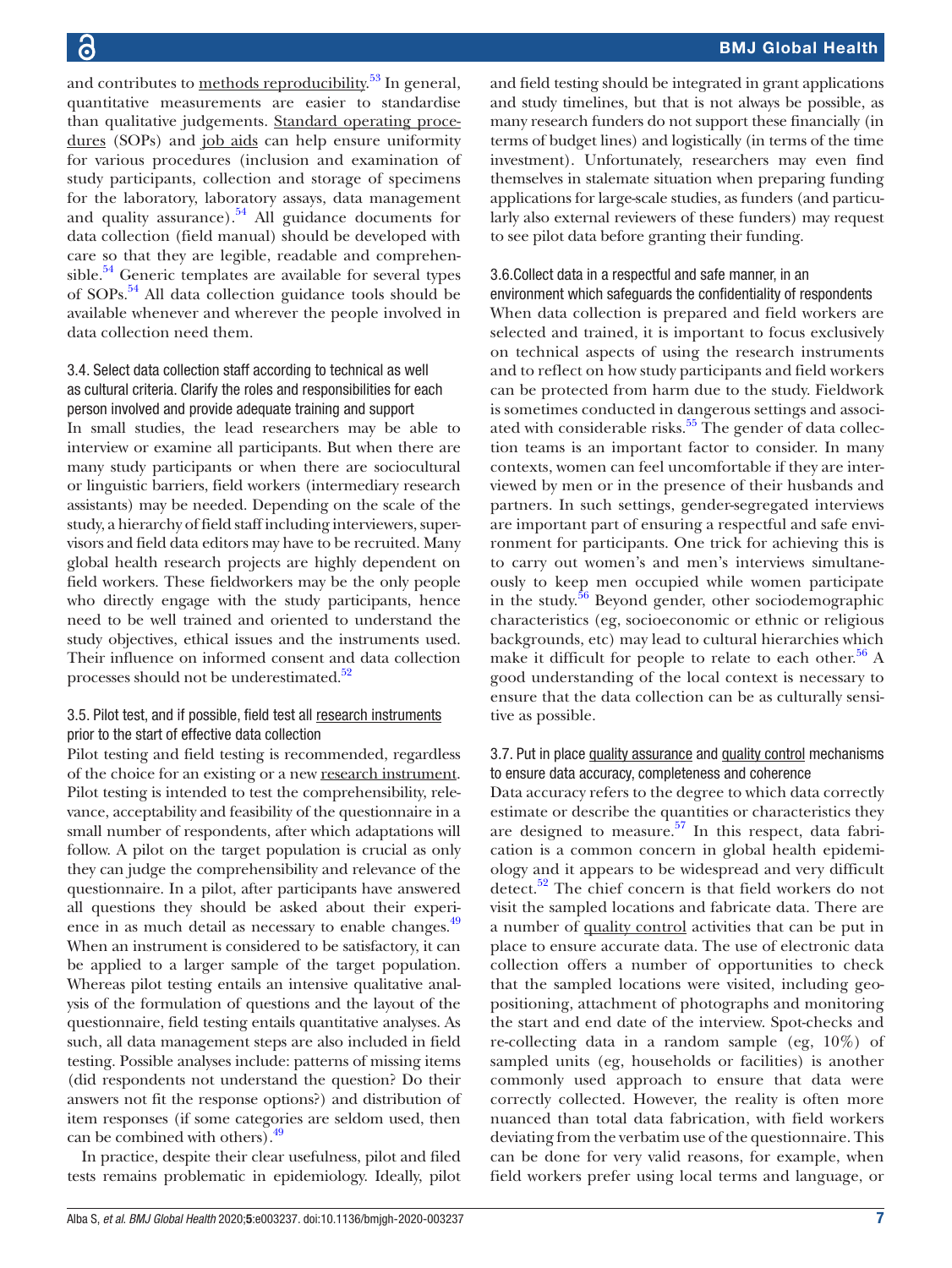exercise their own judgement when asking sensitive questions. Efforts to foster a safe an open dialogue with field workers, combined very good understanding of the local context and a willingness to adapt research processes (as advocated by the slow research movement<sup>51</sup>) are key for quality assurance.

Data completeness is usually described as the amount of available data in a database compared with the amount that was expected to be obtained. Prompt review of research instruments by a field supervisor is important to ensure that missing data can be re-collected in time. Distinguishing between different types of missing information on the research instruments is a good way to ensure data completeness during data collection (eg, (1) the question could not be asked; (2) the respondent did not reply; (3) the respondent replied 'do not know').<sup>[58 59](#page-14-9)</sup>

Coherence refers to the degree to which data are logically connected and mutually consistent.[57](#page-14-7) During surveys one way to ensure coherence is include cross-checks within number of questions which should be internally consistent. Electronic data collection offers the possibility of programmed consistency checks which notify (and can even prevent) data collectors from entering inconsistent values.

#### Standard 4. Data management: manage data with reproducible procedures and ensure compliance with relevant data protection rules

4.1 Put in place data management procedures before effective start of data collection and provide concrete guidance in a document available to all data management staff

A data management plan is essential to ensure the planning around data collection, storage and sharing are adequately planned for at the start of the research. Broadly, the suggested items to cover in a data management plan include:

- 1. *Data management overview*: a description of the system(s) used, the data flow, the data management roles and responsibilities, the system for unique identification of individuals (or entities) and if relevant, the hierarchy and links between datasets and a codebook (c.f. criterion 4.3).
- 2. *Creation of database:* description of data entry application (which in the case of electronic data collection will coincide with the data collection application), quality assurance and quality control mechanisms (c.f. criterion 4.4), database lock and statistical file creation.
- 3. *Data safety and security:* relevant national/supranational legal framework(s); methods for back-ups, storage and archiving; data security protocol including access rights to ensure the anonymisation and privacy of data collected and processes for data sharing; procedures used to ensure national and international frameworks of data protection are adhered to.

In addition, depending on the complexity of the study and the data management procedures, SOPs and job aids may be useful for data management staff.

4.2 Create and pretest a data entry application prior to effective start of data collection

From the moment of effective data collection, it is important that the data management system is up and running adequately. To ensure this, it is important to test the system ahead of time. This testing may coincide with field testing (c.f. criterion 3.5) of data collection instruments.

#### 4.3 Describe all variables in a codebook and consider preparing additional metadata documentation

Metadata are a set of data which describe the data collected through research. Metadata serve as a reference for the team members involved in study and is essential to ensure the re-usability of data for future analyses. A codebook is the primary metadata document to link the questionnaire to the study database and includes information on all the variables in the database, which question (or other source) they were obtained from, codes and valid ranges, format of notation as well as variable definitions, especially for derived (calculated) variables. Another useful document is the annotated data collection form. It is best prepared before data entry and used during data entry. It is essentially a copy of the last or latest version of the data collection form with text boxes next to every entry indicating the variable name annotated data collection form. This should ideally not replace a codebook as it does not include the same level of detail, but can be an additional useful aid. There are numerous international efforts to harmonise metadata collected as part of research for multicentre studies. $60-62$ 

#### 4.4 Put in place quality control mechanisms to ensure data accuracy, completeness and coherence

Data accuracy refers to the degree to which data correctly estimate or describe the quantities or characteristics they are designed to capture.<sup>57</sup> The most common method to ensure accuracy with paperbased data collection is double data entry. Alternative methods include partial data checks, which can be implemented in a number of ways. One option is to select a random proportion of data points (eg, 10%) from the database and to check them visually against the completed questionnaires. A less time-consuming variant is to randomly choose a number of respondents to check (rather than a number of data points) and to check all data for those respondents against the questionnaire. For electronically collected data, accuracy can be ensured by programming the database with precoded answer options, logical ranges for continuous data and skip logic.

Data completeness is usually described as the amount of available data in a database compared with the amount that was expected to be obtained. Methods to check completeness includes tabulating the data in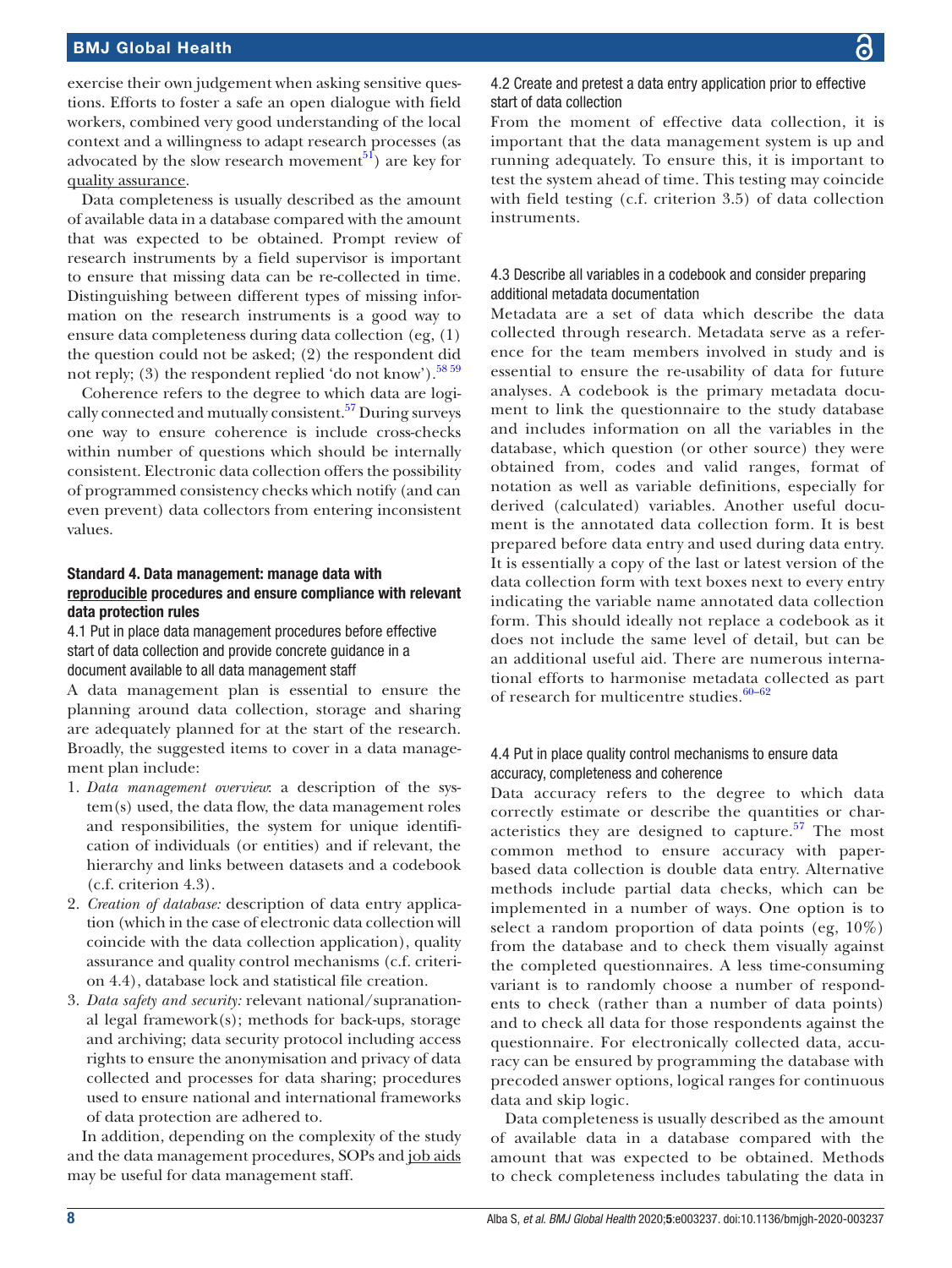the database against the sampling list to ensure that all expected data are included. However, even when all sampled elements are included, certain variables may have missing entries. This can be checked by tabulating selected 'critical' variables (eg, those most important for analysis or most likely to be missing) to ensure that there are no systematic and patterns of missingness. Ideally, this should be done at regular time points throughout the implementation of the study to ensure that mid-course corrective measures can be put in place.

Coherence refers to the degree to which data are logically connected and mutually consistent.<sup>57</sup> Coherence has four important subdimensions: (1) within a dataset, (2) across datasets, (3) over time, (4) across countries. Data coherence within a dataset can be ensured by cross-checking variables, which ought to be perfectly correlated. One important element of coherence across datasets is ability to merge datasets, for which a good system of assigning unique identifiers is crucial. Standardised procedures and good guidance for data collection (c.f. criterion 3.3) and data management (c.f. criterion 4.1) can help ensure coherence over time and across countries.

#### 4.5 Annotate all data cleaning and processing steps and strive for reproducibility by means of stored programming code

Programming facilitates the documentation of study analyses and thus enables external parties to verify study results and claims and reproduce these. Most statistical software packages offer the possibility of doing data management using dropdown menus. Although this may be useful as a first step to explore, the data programming should be preferred to ensure methods reproducibility and results reproducibility. Most statistical programmes also have functionalities to store programmed code and annotate the data cleaning and analysis in a structured format (ie, R software scripts and markdowns, STATA do-files, SPSP syntax and SAS programs). Furthermore, when data are made available at different stages, programming makes it possible to progress on both data management and statistical analyses before the full database is ready. If analyses are not done by means of statistical software packages (eg, spreadsheets or qualitative analysis tools), it is important that they are nevertheless well documented and annotated to ensure results reproducibility.

## 4.6 For each data file define levels of anonymisation and privacy protection as well as corresponding access rights in line with national and international frameworks

Data security measures should be made explicitly clear for each stage of the research process in line with national and international frameworks—such as the General Data Protection Regulation in the EU. Personal data, and especially sensitive personal data should be treated with extreme caution. $63$  Personal identifiers can be either direct or indirect. $64$  Although none of the indirect identifiers on its own would point to an individual, several indirect identifiers might do. The appropriately anonymised data have: (1) no single direct identifier or less than three indirect identifiers and (2) if dates are necessary for certain analyses, methods should be used to preserve anonymity without compromising statistical analyses, such as adding or subtracting a small, randomly chosen number of days to all dates.

It should be clear at the start of the research, which research team members will have access to which data and how access will be managed (different team members might have different access rights). There are numerous ways to protect sensitive personal data. One method is by saving the personal identification data in a dataset that is separate from the bulk of the study data and only providing the ability to certain research team members to link the two datasets. This can be done by providing different passwords for different datasets or encrypting electronic database files. In the event the data are collected in a paper format, securely stored data forms (in locked cabinets with password access-locks or key-locks to which only specific research members have access) is the best way to keep the data secure.

# 4.7 At the beginning of the study, prepare an electronic secured study file to store all study documentation and outputs. Regularly update this file and archive it the end of the study

Maintaining a secure electronic study file helps to ensure that the most up to date versions of all study materials are stored in a single location. An electronic study file should include protocols, data analysis plans, data management plans, ethical review submissions and responses, informed consent forms, data collection tools, anonymised datasets and transcripts, metadata, data management programmes, analysis programmes, statistical outputs, reports and publications. To ensure secure storage, the study file should resists on two physically separate regularly synchronised storage mediums, for example, on a local laptop hard disk and remote backup server. When setting up the storage system, it is important to think about risks to data integrity, externally (eg, fire, flooding), and internally (disgruntled staff member, ransomware, virus attacks, etc) and how to mitigate those.

The choice of where to store and especially where to archive the data may be straightforward if researchers have an established data management facility in their institution. Cost-free remote data repositories may be a useful alternative when these are not available. There are three important considerations when choosing an online repository for data storage and archiving (as opposed to data sharing, which is discussed in criterion 6.6) : 1) Does it offer closed access and protected against unauthorised access; 2) Is it hosted by a trusted institution with a vision and capacity to provide long-term secure storage (eg, at least 10 years). Zenodo (zenodo.org) is a general purpose repository hosted by CERN which fits both criteria, while both can be problematic with public could storage services (such as DropBox, Google Drive, etc).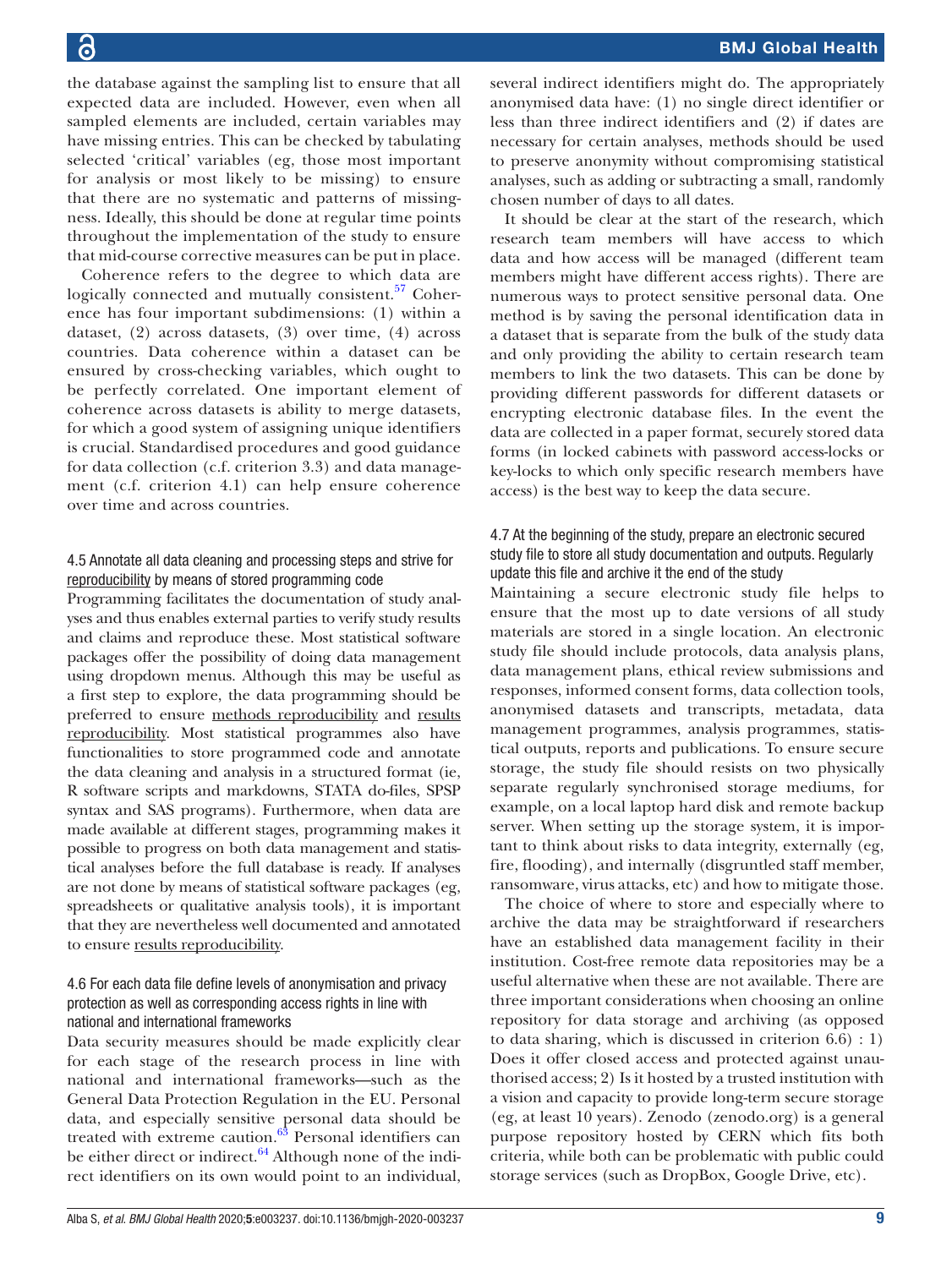4.8 Retain source data safely, in their original form, preserving data confidentiality for as long as has been described in the protocol

Source data refers to materials collected as part of the research at the primary source of data collection (study participants, household respondents, etc). Thus, source data includes: signed informed consent forms, filled in data collection forms, audios files, videos and photos and biological samples (data, images, photos of slides, but not sample itself). The study protocol should specify how long source data will be stored and under which conditions (and security guidance).

#### Standard 5. Data analyses: analyse data according to the protocol and integrate statistical analyses with approaches from other disciplines in the study

5.1 Only work with personal identifiers that are necessary to answer the research questions

During the process of data analysis, the person analysing the data should work on an appropriately anonymised or pseudo-anonymised dataset. Respondent-specific identifier number should be used to identify individual respondents in the data and the key between the identifiers and the personal confidential information of the respondents must be hosted by an independent person. As described in criterion 4.6, identifiers can be direct or indirect, and a combination of indirect identifiers may be sufficient to identify a person. $64$ Therefore, it is important to realise that there are limits to the extent to which this criterion can be met, especially if a number of indirect identifiers are relevant to analyses (eg, nationality/ethnicity, sex and age). Even if clearly personal information (such as name, address, telephone number, ie, direct identifiers) are removed from a dataset, it is usually still possible to identify individuals though combinations of indirect identifiers (such as disease status, sex, age and ethnic background). Such indirect identifiers are often relevant for the analysis. It is therefore important to realise that in practice, a dataset from a global health research project is rarely anonymised. However, pseudo-anonymisation may well be achieved.

#### 5.2 Conduct statistical analyses in accordance with the protocol and distinguish preplanned from exploratory analyses

One of the cornerstones of research integrity in epidemiology is ensuring that analyses do not deviate from the plan. As discussed in criterion 2.2, it is important to think about analyses before conducting a study because of dangers associated with performing multiple statistical tests. Most GEP guidelines recommend that any deviations from the statistical analysis plan are justified and documented. As discussed in criterion 5.4 below, such requirements may be difficult to fulfil in multidisciplinary studies where qualitative research informs the quantitative research (exploratory model) or vice versa (explanatory model)[.65](#page-14-13) The prespecification of all analyses goes against the iterative nature of qualitative research. Certainly, analyses which were preplanned in the protocol and for which the study is powered should be

distinguished from other exploratory analyses. Furthermore, all analyses should clearly relate to the research questions the study was set out to answer.

# 5.3 Fully annotate all analysis steps and strive for reproducibility by providing programming code

All analyses steps need to be replicable to ensure results reproducibility and inferential reproducibility. As discussed in criterion 4.5, this can be facilitated by means of stored and annotated programmes or plain language instructions in a spreadsheet or word processing document. When data are made available at different stages, programming makes it possible to progress on both data management and statistical analyses before the full database is ready. Ideally, programming code should be organised in a way that enables results to be reproduced from the 'clean raw database' at the click of a button.

#### 5.4 In multidisciplinary studies, integrate statistical analyses with analyses from other study disciplines in an iterative process to coherently address the research objectives

As discussed in criterion 2.4, global health promotes multidisciplinary collaboration. In order to maximise the success of a multidisciplinary approach, study plans need to include regular moments of reflection with peers across all involved disciplines, throughout all study phases, but especially in design, analysis and interpreta-tion of findings.<sup>[38](#page-13-32)</sup>

At the analysis stage, one of the defining features of multidisciplinary research is the iterative cycles through which information from the various disciplines are integrated in order to coherently address the research questions. Multidisciplinary research involving disciplines with both quantitative and qualitative research traditions are especially challenging as it requires researchers to overcome and compromise on at times deep epistemological divergences. In our experience, the following iterative approach can help to ensure that the quantitative data are coherently mixed with the other qualitative disciplines: (1) start qualitative data analysis early on during data collection to ensure that all emerging themes are being explored; (2) conduct preliminary descriptive analyses of both quantitative and qualitative data as soon as data are available for analyses; (3) convene with peers from other research disciplines to discuss further statistical analysis of quantitative data (descriptive and inferential) and synthesis of the qualitative data (key themes); (4) combine analyses from the various disciplines to answer the research questions comprehensively; (5) define further higher-level analyses (either qualitative or quantitative) where gaps persist; (6) take note of elements which still need to be explored with new data and new research.

#### 5.5 Put in place quality control mechanisms to ensure that data have been correctly analysed

The most robust method to prevent erroneous analyses from being disseminated is having results (or a purposeful selection thereof) reproduced by a qualified person who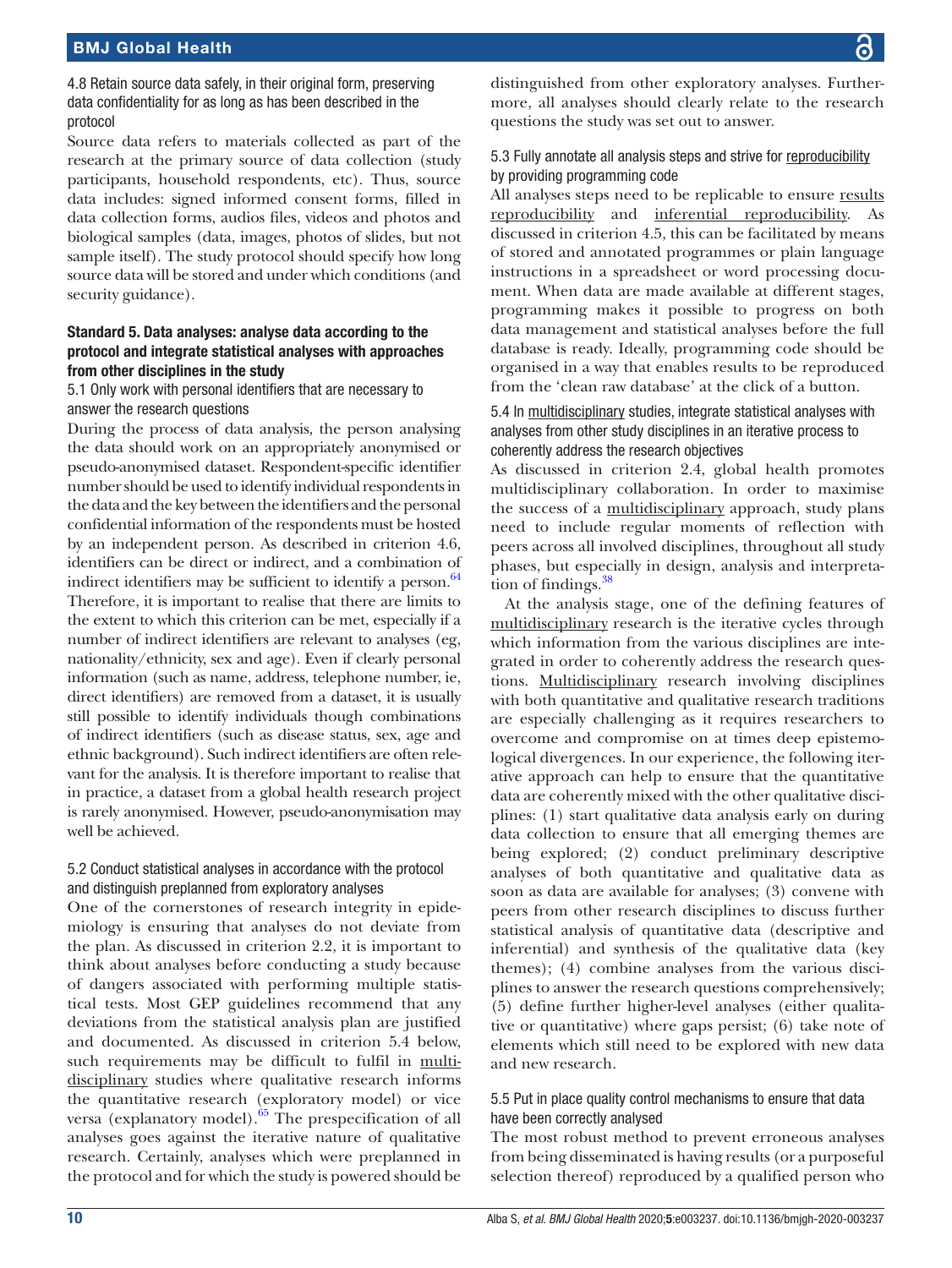was not previously involved in the analyses. Inconsistencies in the results should be discussed and a consensus reached between the two analysts. However, these types of approaches are often not possible in research settings as they are costly and time-consuming. Furthermore, there may not be another qualified person in the team capable of performing of an independent analysis. In such cases, one option is to ensure that the research team meets frequently, at different phases of results generation process, to review results and assess their validity, in order to spot any errors and mistakes at an early stage.

### Standard 6. Dissemination and communication: report and disseminate results, preferably in the public domain, with means of communication which appropriately target key stakeholders

6.1 Develop user-specific dissemination and communication plans in consultation with key stakeholders (representatives of the affected populations and end-users)

Dissemination usually refers to making results known to research peers, policy-makers and other professional organi-sations to enable them to use the results in their own work.<sup>[66](#page-14-14)</sup> Communication refers to the promotion of results to communities and societies as a whole and possibly engaging in a two-way exchange.<sup>66</sup> Publication of papers in peer-reviewed journals is often epidemiologists' preferred mode of dissemination. Yet, it primarily targets the scientific community and international agencies while in order to have an impact (eg, change policies, practices or behaviour), global health research findings needs to be disseminated and communicated more broadly, in ways that will enable end-users to understand and find them.<sup>2</sup> Research findings must be translated into different 'formats and languages' appropriate to the respective target audience, and should be delivered through effective communication channels.<sup>2</sup> Dissemination materials may include policy briefs and white papers summaries for pamphlets and websites. Communication material can take the form of news articles and social media posts; community meetings, newspaper articles, videos or short films, documentaries, podcasts, infographics, etc. Art-based approaches, such as theatre, music, visual arts, storytelling and film $^{67}$  are especially useful to reach and engage large numbers of people. Study findings need to be communicated neutrally and impartially, and where necessary conflicts of interest need to be clarified/declared.

# 6.2 Report data reporting in a non-stigmatising, nondiscriminatory, culturally sensitive and non-identifying manner

The information included in the dissemination and communication material must not stigmatise, discriminate or identify the study participant. Country-specific regulations must be followed during the dissemination of epidemiology study results. However, less stringent data protection standards in low-income countries can never be an excuse for researchers from high-income countries to condone potential privacy breaches.<sup>[3](#page-13-2)</sup> Special attention must be paid to ensure the protection of research participants who are at risk of stigmatisation, discrimination or incrimination.<sup>[3](#page-13-2)</sup> More specifically, epidemiologists should

bear in mind that presenting data from small groups in tables or maps may make individuals easily identifiable and thus break confidentiality. If any participants are quoted with names or in picture, due consent for publicising their information must be obtained, paying particular attention to the protection of minors, elderly and other vulnerable populations.

### 6.3 Conform to reporting guidelines for the given study design and methods in academic publications

Reporting guidelines are structured tools to guide researchers in the preparation of their scientific manuscripts. A reporting guideline provides a minimum list of information needed to ensure a methods and/ or results can be understood by a reader, reproduced by a researcher, used by a practitioner and included in a systematic review.[68](#page-14-16) The Enhancingthe QUAlity and Transparency Of Health Research network is an online platform that promotes and disseminates reporting guidelines for health research, which can be consulted to identify relevant guidelines.<sup>68</sup> Guidelines relevant for epidemiological study reporting include the Strengthening the Reporting of Observational Studies in Epidemiology,<sup>69</sup> 70 RECORD,<sup>71</sup> Consolidated Standards of Reporting Trials, $7273$  STARD<sup>74</sup> and Preferred Reporting Items for Systematic Reviews and Meta-Analyses<sup>75</sup> guidelines, and Standards for Reporting Qualitative Research<sup>76</sup> for qualitative research.

# 6.4 Put in place quality assurance and quality control mechanisms to ensure complete, accurate, accessible and interpretable data reporting

Complete and accurate reporting in scientific publications is key to research integrity. Previous items have described approaches to guaranteeing prepublication of the protocol (criterion 2.5) and use of reporting guidelines (criterion 6.3). Accessibility of results on the other hand is the primary driver behind open access of publications and is discussed in following sections (criteria 6.5 and 6.6).

Interpretability reflects the ease with which users may understand and properly use data products.<sup>57</sup> As discussed in criterion 6.1, this is very important in global health, as research findings need to be adequately communicated to end-users in order to have an effect on behaviour, decision making or policies—and an ultimate impact on health. Participatory approaches which engage users in the compilation of dissemination findings are especially useful to ensure that messages speak to the needs and concerns of users, are delivered through the most effective channels, and are understood as intended.

#### 6.5 Consider indexed open access journals for scientific publications

Open access to scientific publications is one of the cornerstones of efforts to foster research integrity and transparency. There are two main routes to open  $\arccos^{77}$ : (1) self-archiving ('green' open  $\arccos$ ) where researchers archive the published article or the final peer-reviewed manuscript in an online repository before,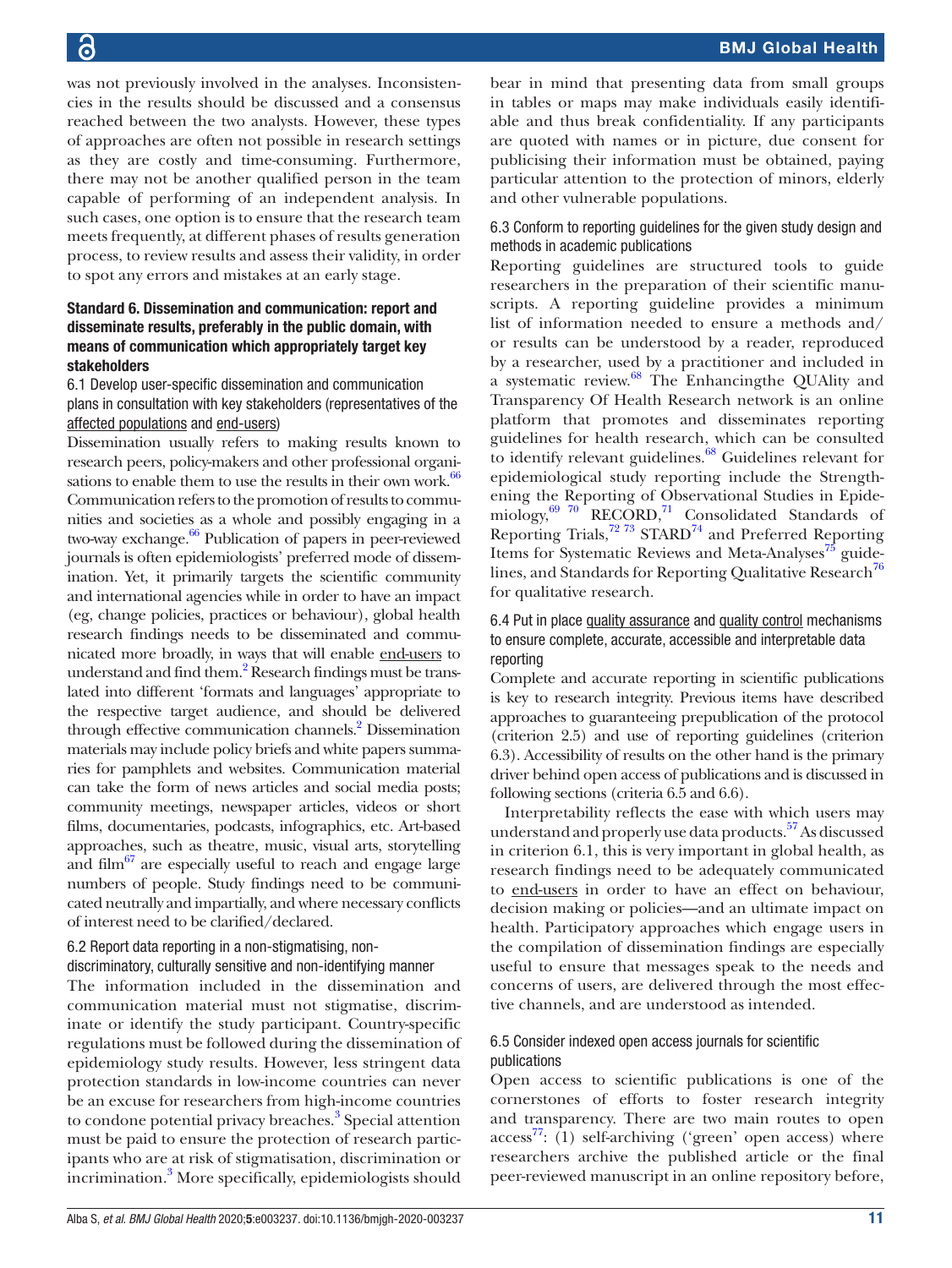at the same time as, or after publication; (2) open access publishing ('gold' open access) where an article is immediately published in open access mode. With open access publishing publication costs (referred to as article processing charges (APCs)) are borne by the authors instead of readers. The charges of journals with high impact factors can be expensive and need to be considered when budgeting for the research. Many journals do offer discounted or waived rates for researchers from low-income and middle-income countries (and further discounts for students).

Although the international status and impact factors of journals is an important aspect to establish the credibility of the research, sometimes, local or national-level journals can better reach targeted audiences and demonstrate a commitment to address local research questions and policy issues.<sup>78</sup> These may or may not be open access. Where possible it is good to favour indexed journals, which can be found by search engine databases (eg, PubMed). A journal's membership of the COPE network ([https://publicationethics.org/\)](https://publicationethics.org/) also indicates a commitment to ethical publishing practices In this regard, it is important to be aware of predatory publishing, an exploitive academic publishing business model that involves charging APCs to authors without providing editorial services, peer review or indexation. Young and inexperienced researchers from low-income and middleincome countries are most likely to publish in these journals.[79](#page-14-25) The line between 'serious and reputable' journals and predatory journals is blurred and unfortunately, a number of national journals in low-income and middleincome countries are deemed predatory.<sup>68</sup>

6.6 On study completion, consider publication of the archive in an openly accessible online repository. Consult key stakeholders and research partners to identify strategies within the study team's remit to encourage as much as possible re-analyses by local researchers

Open access data sharing is increasingly being encouraged and at times a condition for funding and publication. It is considered necessary to maximise the return on investment in research, with benefits ranging from the generation of novel findings as researchers re-examine the data applying different hypotheses, the possibility combine data sets from multiple studies, and the devel-opment of new research collaborations.<sup>[77 80](#page-14-23)</sup> There are many online repositories which support open access data sharing. The considerations to choose a repository for data sharing are slightly different that those discussed for data storage and archiving (criterion 4.7), as the main aim here is to maximise the ease with which peers will be able to find and access the data. The FAIR guidelines aim to improve the findability, accessibility, interoperability and reuse of digital data by both humans and machines.<sup>81</sup> On one hand, researchers may want to privilege repositories which comply with these guidelines. On the other hand, there are difficulties in interpreting and putting these principles into practice and many repositories are still

not able to comply, especially those in social sciences.<sup>[82](#page-14-27)</sup> Therefore, domain-specific open access repositories may be the most effective route to implement open access data sharing for global health epidemiologists, regardless of their compliance with FAIR. The Registry of Research Data Repositories (re3data.org) offers an overview of existing international repositories for research data.

However, epidemiologists should also be aware that there is also a less noble side to data sharing in global health. It can end up being a lot more advantageous for scientists in high-income countries with higher analytical capacities than those in low-income countries where the data have been collected. While scientists in high-income countries may be highly trained to perform analyses, they have neither shared the legwork in collecting the data (including intellectual design and practical troubleshooting) with scientists in the low-income countries where the data were collected .<sup>83</sup> In order to ensure that data sharing is mutually advantageous to all parties, the principle of 'as open as possible, as closed as necessary<sup>77</sup> should therefore be followed. Embargoes are a useful short-term strategy to afford more time to local researchers, but fair data sharing should be considered within the frame of comprehensive long-term approaches to knowledge sharing—that is, epidemiological capacity building of researchers and more general investments in research infrastructure in low-income countries. As discussed in criterion 1.1, the extent of this capacity strengthening should be commensurate to the scope of the research.

#### **CONCLUSION**

None of what is described here will be new to experienced global health epidemiologists and researchers. Yet we know from first-hand experience that it is not easy to navigate the competing demands on a researcher's loyalty in the complex multistakeholder environment in which we operate. With the benefit of hindsight there are certainly many things we would now do differently. By giving a name and a space to recurring challenges, by stimulating a reflection on routine practice and common assumptions, by offering arguments and background references, we intend to support those who are trying to stand up against questionable research practices and research unfairness.

The notes of caution and invitations to reflect on research integrity and research fairness issues jointly can be valuable for teaching purposes for young epidemiologists and researchers embarking on the field of global health epidemiology. The exposure of these notions early on in their educational and professional development can ensure that the new generation of global health epidemiologists is more aware of the intricacies and challenges of our field, so that they do not unknowingly repeat known mistakes and reinforce unfair patterns of research behaviour. Yet we also hope that more experienced researchers will also be open to reflect on some deeply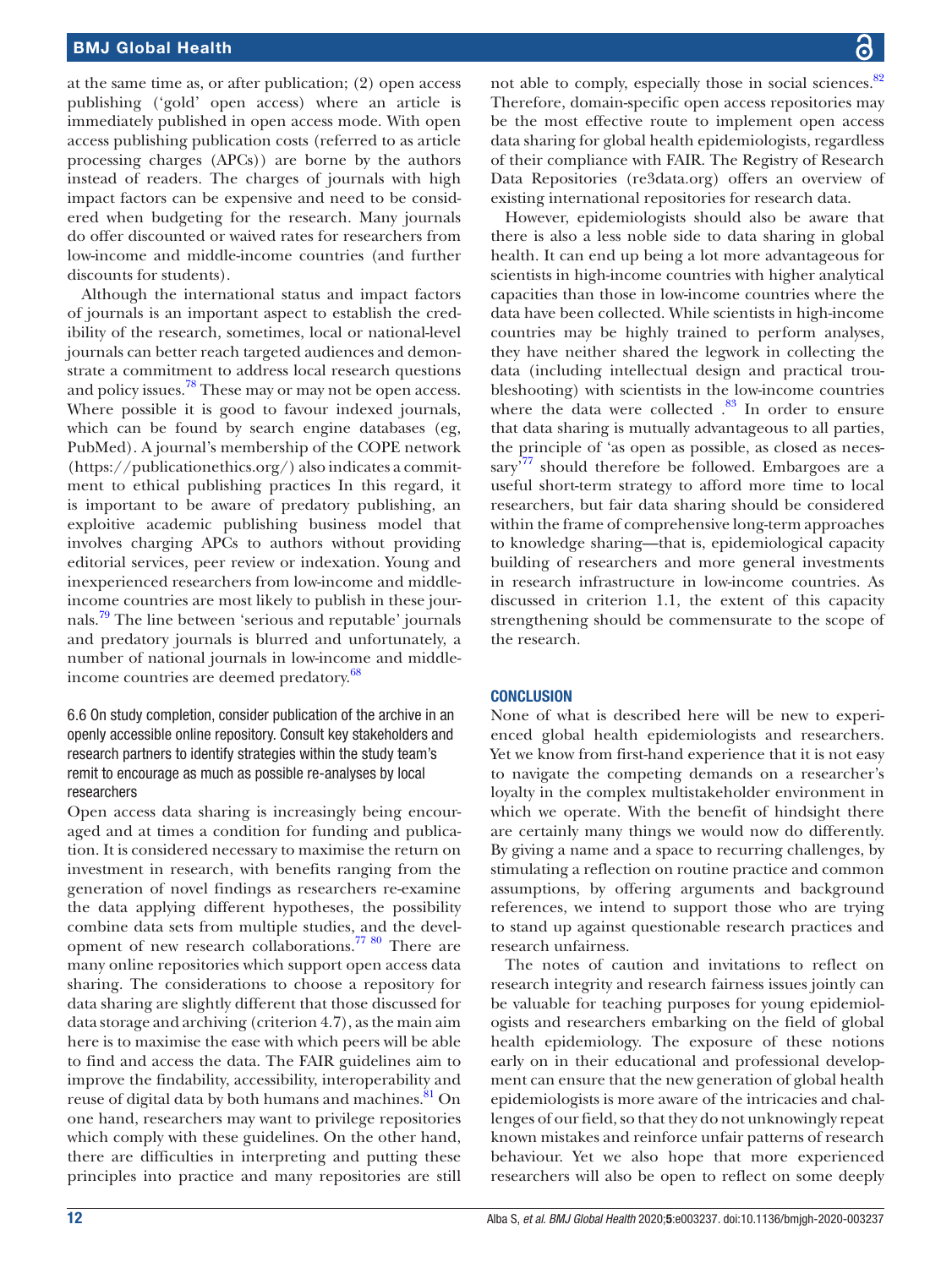engrained practices and assumptions in global health epidemiology. Ultimately, we are aware that dissemination of these guidelines to a broad audience—including commissioners, funders, reviewers and publishers of research—is key to have to have a tangible impact.

#### **GLOSSARY**

*Affected populations:* individuals and communities that are affected by the data collection process. This may be the people on whom data collection was actually done, but also their families and the wider community which may be directly or indirectly affected by it.

*End-users:* individuals, communities or organisations external to those who conducted the research, who will directly use or directly benefit from the output, outcome or results of the research. Examples of end-users include researchers, policy-makers from governmental and non-governmental organisations, the service providers, communities and community organisations.

*Job aids:* instructions, lists or quick reference materials derived from the main SOP. Job aids can be used when the full procedure is not needed at the time the task is performed.<sup>54</sup>

*Multidisciplinary research:* research which combines and, in some cases, integrates concepts, methods and theories drawn from two or more disciplines. Others may refer to this as 'mixed methods',<sup>[37](#page-13-22)</sup> 'cross-disciplinary'<sup>[8](#page-13-6)</sup> or 'multiple discipline' research.<sup>[35](#page-13-21)</sup>

*Quality attributes*: the formulation of quality assurance and quality control activities revolves around goals for quality attributes. Quality attributes in epidemiology include data quality dimensions such as relevance; accuracy; credibility; timeliness; completeness; accessibility; interpretability and coherence. $57$  These can either be attributes of the system that produced the data (ie, the process) or of the data itself (data output/outcome)[.82](#page-14-27)

*Quality assurance:* set of activities to ensure quality in the processes by which products are developed. Quality assurance aims to prevent defects with a focus on the process used to make the product. It is a proactive and ongoing quality process. Quality assurance includes quality control activities.

*Quality control:* set of activities for ensuring quality in products. The activities focus on identifying defects in the actual products produced. Quality control aims to identify (and correct) defects in the finished product. Quality control, therefore, is a reactive process. Quality control activities a part of a broader quality assurance.

*Reliability:* the degree to which a measurement is free from error, or more extensively, the extent to which scores for patients who have not changed are the same for repeated measurement under several conditions<sup>48</sup>:

- ► *internal consistency*: using different sets of items from the same multi-item measurement instrument;
- ► *over time*: test–retest;
- ► *inter-rater*: by different persons on the same occasion;

*intra-rater*: by the same raters/responders on different occasions.

Parameter/methods to measure reliability include: the SE of measurement, intra-class correlation coefficient, coefficient of variation, Cohen's kappa, Cronbach's alpha and Bland-Altman plots.<sup>48</sup>

*Research instrument*: set of questions or items used to collect information about research participants. Examples of research instruments: questionnaires for primary data collection with respondents, data extraction forms for collection of existing data records, case report forms to collect clinical data or interview guides for qualitative data collection, laboratory and imaging techniques, global position system and other devices. Synonym: research tool

*Reproducibility*<sup>53</sup>: an overall term which refers to

- ► *Methods reproducibility*: provision of enough detail about the procedures of a study so that these study procedures can be repeated exactly.
- *Results reproducibility:* ability of an independent study with closely matched procedures to give the same results as the original study.
- ► *Inferential reproducibility*: an independent replication of a study or a reanalysis of a study lead to qualitatively similar conclusions as the original study.

*Standard operating procedures (SOPs*): written step-by-step instructions on how to carry out procedures correctly. SOPs are meant to ensure consistency, accuracy and quality of data. They help ensure compliance to the study protocol, regulations and international standards. SOPs can also be used as training tools.<sup>54</sup>

*Validity*: the degree to which an instrument truly measures what it purports to measure. Parameters/ methods to measure validity include: specificity and sensitivity, receiver operating characteristic curves, weighed kappa, Spearman's or Person's correlation coefficients and Bland-Altman limits of agreement, factor analysis. Three different types of validity can be distinguished<sup>48</sup>:

- *Content validity*: does the content of the instrument correspond with what one intends to measure, with regard to relevance and comprehensiveness?
- ► *Criterion validity*: in situations where there is a gold standard for the measurement, how well do the scores of the measurement instrument agree with the scores on the gold standard?
- ► *Construct validity*: when there is no gold standard, does the instrument provide expected scores, based on knowledge on what it is trying to measure?

Twitter Rutuja Patil [@Ru2ja](https://twitter.com/Ru2ja)

Contributors JR drafted the section on protocol development, KV on data collection, AL on data management, RP, WM and SJ on dissemination and communication. SA compiled all contributions and finalised the document. SFR reviewed and complemented the first draft. All authors reviewed and approved the final version of this manuscript.

Competing interests None declared.

Patient consent for publication Not required.

Provenance and peer review Not commissioned; externally peer reviewed.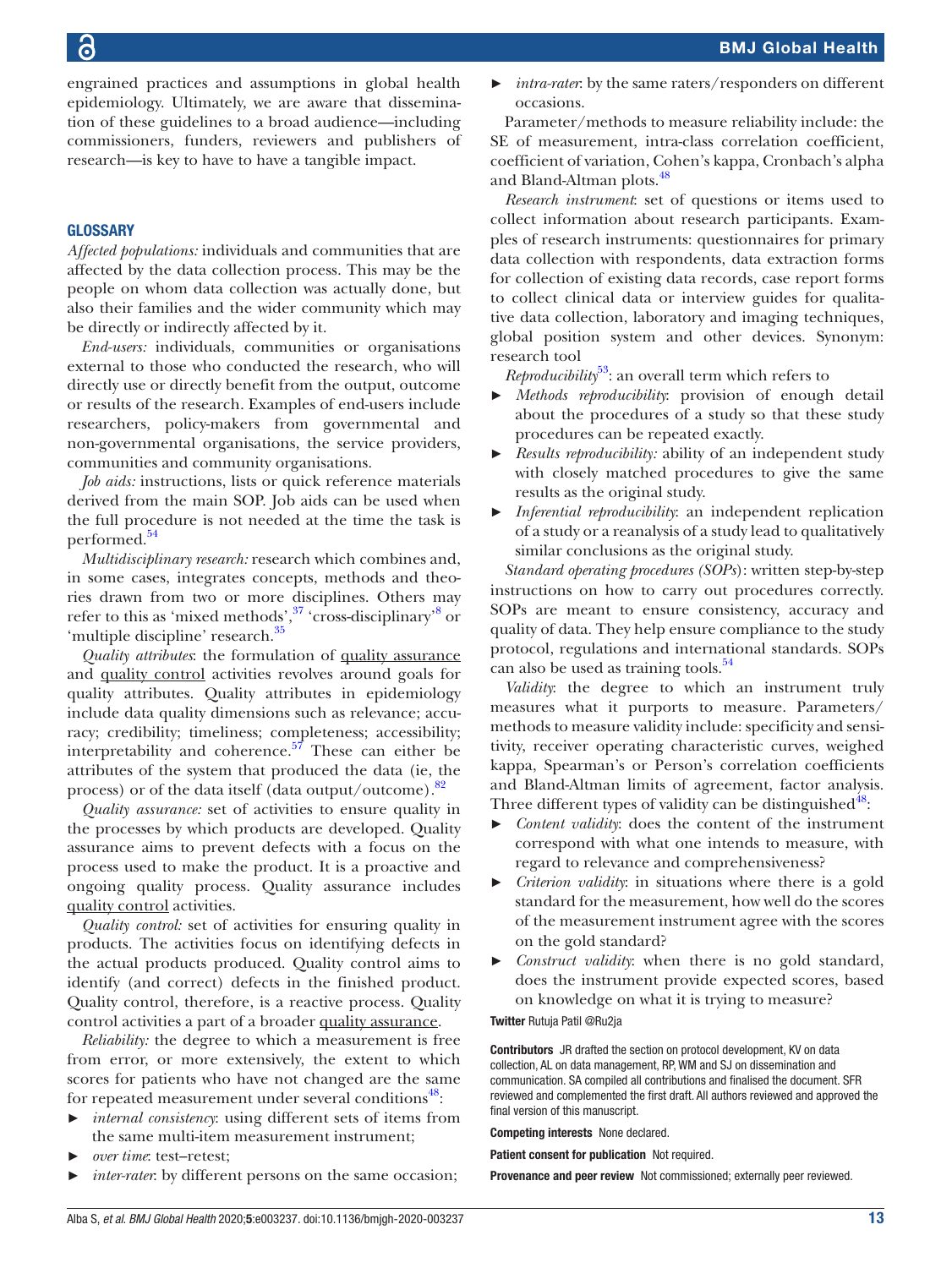Data availability statement No data are available.

Open access This is an open access article distributed in accordance with the Creative Commons Attribution Non Commercial (CC BY-NC 4.0) license, which permits others to distribute, remix, adapt, build upon this work non-commercially, and license their derivative works on different terms, provided the original work is properly cited, appropriate credit is given, any changes made indicated, and the use is non-commercial. See: [http://creativecommons.org/licenses/by-nc/4.0/.](http://creativecommons.org/licenses/by-nc/4.0/)

#### ORCID iDs

Sandra Alba <http://orcid.org/0000-0003-2435-624X> Rutuja Patil<http://orcid.org/0000-0001-6390-4363>

#### **REFERENCES**

- <span id="page-13-0"></span>1 Alba S, Verdonck K, Lenglet A. Bridging research integrity and global health epidemiology (bridge) statement: guidelines for good epidemiological practice. *BMJ Global Health* 2020:e003236.
- <span id="page-13-1"></span>2 Swiss Commission for Research Partnerships with Developing Countries (KFPE). A Guide for Transboundary Research Partnerships - 11 Principles, 2018. Available: [https://naturalsciences.ch/service/](https://naturalsciences.ch/service/publications/9505-a-guide-for-transboundary-research-partnerships-3rd-edition-2018-) [publications/9505-a-guide-for-transboundary-research-partnerships-](https://naturalsciences.ch/service/publications/9505-a-guide-for-transboundary-research-partnerships-3rd-edition-2018-)[3rd-edition-2018-](https://naturalsciences.ch/service/publications/9505-a-guide-for-transboundary-research-partnerships-3rd-edition-2018-)
- <span id="page-13-2"></span>3 TRUST. Global code of conduct for research in resource poor settings. Available: [https://www.globalcodeofconduct.org/wp](https://www.globalcodeofconduct.org/wp-content/uploads/2018/05/Global-Code-of-Conduct-Brochure.pdf)[content/uploads/2018/05/Global-Code-of-Conduct-Brochure.pdf](https://www.globalcodeofconduct.org/wp-content/uploads/2018/05/Global-Code-of-Conduct-Brochure.pdf)
- <span id="page-13-3"></span>4 Varvasovszky Z, Brugha R. A stakeholder analysis. *[Health Policy](http://dx.doi.org/10.1093/heapol/15.3.338)  [Plan](http://dx.doi.org/10.1093/heapol/15.3.338)* 2000;15:338–45.
- <span id="page-13-4"></span>5 Accountability. AA1000 Stakeholder engagement standards. Available:<http://www.accountability.org/standards/>[Accessed 26 Oct 2017].
- 6 The research Fairness initiative. RFI reporting guide, 2018. Available: [http://rfi.cohred.org/wp-content/uploads/2018/04/RFI\\_](http://rfi.cohred.org/wp-content/uploads/2018/04/RFI_ReportingGuide_EN_v2.0_20180315.pdf) [ReportingGuide\\_EN\\_v2.0\\_20180315.pdf](http://rfi.cohred.org/wp-content/uploads/2018/04/RFI_ReportingGuide_EN_v2.0_20180315.pdf)
- <span id="page-13-5"></span>7 Cáceres CF, Mendoza W. Globalized research and "national science": the case of Peru. *[Am J Public Health](http://dx.doi.org/10.2105/AJPH.2008.159236)* 2009;99:1792–8.
- <span id="page-13-6"></span>8 Ding Y, Pulford J, Bates I. Practical actions for fostering crossdisciplinary global health research: lessons from a narrative literature review. *[BMJ Glob Health](http://dx.doi.org/10.1136/bmjgh-2020-002293)* 2020;5:e002293.
- <span id="page-13-7"></span>International Committee of Medical Journal Editors. Recommendations for the conduct, reporting, editing, and publication of scholarly work in medical journals, 2019. Available: <http://www.icmje.org/icmje-recommendations.pdf>
- <span id="page-13-8"></span>10 Smith E, Hunt M, Master Z, *et al*. Authorship ethics in global health research partnerships between researchers from low or middle income countries and high income countries. *[BMC Med Ethics](http://dx.doi.org/10.1186/1472-6939-15-42)*  $2014.15.42$
- <span id="page-13-9"></span>11 Blokdijk G. *The Service Level Agreement SLA Guide - SLA book, Templates for Service Level Management and Service Level Agreement Forms. Fast and Easy Way to Write your SLA. Lightning Source*, 2008.
- <span id="page-13-10"></span>12 WHO. Recommended format for a 'research protocol'. Available: [https://www.who.int/ethics/review-committee/format-research](https://www.who.int/ethics/review-committee/format-research-protocol/en/)[protocol/en/](https://www.who.int/ethics/review-committee/format-research-protocol/en/) [Accessed 9 May 2020].
- 13 Chan A-W, Tetzlaff JM, Altman DG, *et al*. Spirit 2013 statement: defining standard protocol items for clinical trials. *[Ann Intern Med](http://dx.doi.org/10.7326/0003-4819-158-3-201302050-00583)* 2013;158:200–7.
- <span id="page-13-11"></span>14 Gamble C, Krishan A, Stocken D, *et al*. Guidelines for the content of statistical analysis plans in clinical trials. *[JAMA](http://dx.doi.org/10.1001/jama.2017.18556)* 2017;318:2337–43.
- <span id="page-13-12"></span>15 Hiemstra B, Keus F, Wetterslev J, *et al*. DEBATE-statistical analysis plans for observational studies. *[BMC Med Res Methodol](http://dx.doi.org/10.1186/s12874-019-0879-5)* 2019;19:233.
- <span id="page-13-13"></span>16 Koplan JP, Bond TC, Merson MH, *et al*. Towards a common definition of global health. *[Lancet](http://dx.doi.org/10.1016/S0140-6736(09)60332-9)* 2009;373:1993–5.
- 17 A History of Global Health. Johns Hopkins University press books. Available:<https://jhupbooks.press.jhu.edu/title/history-global-health> [Accessed 29 Apr 2020].
- 18 Victora CG, Wagstaff A, Schellenberg JA, *et al*. Applying an equity lens to child health and mortality: more of the same is not enough. *[Lancet](http://dx.doi.org/10.1016/S0140-6736(03)13917-7)* 2003;362:233–41.
- 19 GHO. Health equity monitor. Available: [https://apps.who.int/gho/](https://apps.who.int/gho/data/node.main.HE-1540) [data/node.main.HE-1540](https://apps.who.int/gho/data/node.main.HE-1540) [Accessed 11 May 2020].
- <span id="page-13-14"></span>20 O'Neill J, Tabish H, Welch V, *et al*. Applying an equity lens to interventions: using progress ensures consideration of socially stratifying factors to illuminate inequities in health. *[J Clin Epidemiol](http://dx.doi.org/10.1016/j.jclinepi.2013.08.005)* 2014;67:56–64.
- <span id="page-13-15"></span>21 García AM, Bartley M, Alvarez-Dardet C. Engendering epidemiology. *[J Epidemiol Community Health](http://dx.doi.org/10.1136/jech.2007.069658)* 2007;61:ii1–2.
- 22 Krieger N. Genders, sexes, and health: what are the connections- and why does it matter? *[Int J Epidemiol](http://dx.doi.org/10.1093/ije/dyg156)* 2003;32:652–7.
- White A, Richardson N. Gendered epidemiology: making men's health visible in epidemiological research. *[Public Health](http://dx.doi.org/10.1016/j.puhe.2011.04.012)* 2011;125:407–10.
- 24 Ruiz-Cantero MT, Vives-Cases C, Artazcoz L, *et al*. A framework to analyse gender bias in epidemiological research. *[J Epidemiol](http://dx.doi.org/10.1136/jech.2007.062034)  [Community Health](http://dx.doi.org/10.1136/jech.2007.062034)* 2007;61:ii46–53.
- 25 Jahn I, Börnhorst C, Günther F, *et al*. Examples of sex/gender sensitivity in epidemiological research: results of an evaluation of original articles published in JECH 2006-2014. *[Health Res Policy](http://dx.doi.org/10.1186/s12961-017-0174-z)  [Syst](http://dx.doi.org/10.1186/s12961-017-0174-z)* 2017;15:11.
- 26 Morgan R, George A, Ssali S, *et al*. How to do (or not to do)… gender analysis in health systems research. *[Health Policy Plan](http://dx.doi.org/10.1093/heapol/czw037)* 2016;31:1069–78.
- <span id="page-13-17"></span>27 Alba S, Wong F, Bråten Y. Gender matters in household surveys. *[Signif](http://dx.doi.org/10.1111/j.1740-9713.2019.01340.x)* 2019;16:38–41.
- <span id="page-13-16"></span>28 Crenshaw K. Demarginalising the intersection of race and sex: a black feminist critique of anti-discrimination doctrine, feminist theory, and anti-racist politics. *Univ Chic Leg Forum* 2011;140:25–42.
- <span id="page-13-18"></span>29 Hankivsky O, Christoffersen A. Intersectionality and the determinants of health: a Canadian perspective. *[Crit Public Health](http://dx.doi.org/10.1080/09581590802294296)* 2008;18:271–83.
- 30 Bauer GR. Incorporating intersectionality theory into population health research methodology: challenges and the potential to advance health equity. *[Soc Sci Med](http://dx.doi.org/10.1016/j.socscimed.2014.03.022)* 2014;110:10–17.
- 31 López N, Gadsden VL, University of Pennsylvania. Health inequities, social determinants, and intersectionality. *[NAM Perspect](http://dx.doi.org/10.31478/201612a)* 2016:6
- <span id="page-13-19"></span>32 Kareem Carr on Twitter: 'Saying "Race is a risk factor" is problematic. Statisticians and social scientists need to be more careful about this kind of language and avoid it where possible. Available: [https://twitter.com/kareem\\_carr/status/](https://twitter.com/kareem_carr/status/1270756754201219074) [1270756754201219074](https://twitter.com/kareem_carr/status/1270756754201219074) [Accessed 19 Jun 2020].
- <span id="page-13-20"></span>33 Mena E, Bolte G, *et al*, ADVANCE GENDER Study Group. Intersectionality-based quantitative health research and sex/gender sensitivity: a scoping review. *[Int J Equity Health](http://dx.doi.org/10.1186/s12939-019-1098-8)* 2019;18:199.
- 34 Scott NA, Siltanen J. Intersectionality and quantitative methods: assessing regression from a feminist perspective. *[Int J Soc Res](http://dx.doi.org/10.1080/13645579.2016.1201328)  [Methodol](http://dx.doi.org/10.1080/13645579.2016.1201328)* 2017;20:373–85.
- <span id="page-13-21"></span>35 Choi BCK, Pak AWP. Multidisciplinarity, interdisciplinarity and transdisciplinarity in health research, services, education and policy: 1. definitions, objectives, and evidence of effectiveness. *[Clin Invest](http://www.ncbi.nlm.nih.gov/pubmed/http://www.ncbi.nlm.nih.gov/pubmed/17330451)  [Med](http://www.ncbi.nlm.nih.gov/pubmed/http://www.ncbi.nlm.nih.gov/pubmed/17330451)* 2006;29:351–64.
- Tobi H, Kampen JK. Research design: the methodology for interdisciplinary research framework. *[Qual Quant](http://dx.doi.org/10.1007/s11135-017-0513-8)* 2018;52:1209–25.
- <span id="page-13-22"></span>37 O'Cathain A, Murphy E, Nicholl J. The quality of mixed methods studies in health services research. *[J Health Serv Res Policy](http://dx.doi.org/10.1258/jhsrp.2007.007074)* 2008;13:92–8.
- <span id="page-13-32"></span>38 BMJ GH Blogs. Not everything that counts can be counted: mixed methods impact evaluations in global health, 2020. Available: [https://](https://blogs.bmj.com/bmjgh/2020/05/11/not-everything-that-counts-can-be-counted-mixed-methods-impact-evaluations-in-global-health/) [blogs.bmj.com/bmjgh/2020/05/11/not-everything-that-counts-can](https://blogs.bmj.com/bmjgh/2020/05/11/not-everything-that-counts-can-be-counted-mixed-methods-impact-evaluations-in-global-health/)[be-counted-mixed-methods-impact-evaluations-in-global-health/](https://blogs.bmj.com/bmjgh/2020/05/11/not-everything-that-counts-can-be-counted-mixed-methods-impact-evaluations-in-global-health/)  [Accessed 11 May 2020].
- <span id="page-13-23"></span>39 Home - ClinicalTrials.gov. Available: <https://www.clinicaltrials.gov/> [Accessed 10 May 2020].
- 40 WHO. Welcome to the who ICTRP. Available: [http://www.who.int/](http://www.who.int/ictrp/en/) [ictrp/en/](http://www.who.int/ictrp/en/) [Accessed 10 May 2020].
- <span id="page-13-24"></span>41 Piasecki J, Waligora M, Dranseika V. What do ethical guidelines for epidemiology say about an ethics review? A qualitative systematic review. *[Sci Eng Ethics](http://dx.doi.org/10.1007/s11948-016-9829-3)* 2017;23:743–68.
- <span id="page-13-25"></span>42 Council for International Organizations of Medical Sciences, World Health Organization. *International ethical guidelines for epidemiological studies*. Geneva: CIOMS, 2009.
- <span id="page-13-26"></span>43 Council for International Organizations of Medical Sciences. *International ethical guidelines for health-related research involving humans*. Geneva: CIOMS, 2017.
- <span id="page-13-27"></span>44 Bruno W, Haar RJ. A systematic literature review of the ethics of conducting research in the humanitarian setting. *[Confl Health](http://dx.doi.org/10.1186/s13031-020-00282-0)* 2020;14:27.
- <span id="page-13-28"></span>45 Hunt M, Tansey CM, Anderson J, *et al*. The challenge of timely, responsive and rigorous ethics review of disaster research: views of research ethics Committee members. *[PLoS One](http://dx.doi.org/10.1371/journal.pone.0157142)* 2016;11:e0157142.
- <span id="page-13-29"></span>46 Eckenwiler L, Pringle J, Boulanger R, *et al*. Real-Time responsiveness for ethics oversight during disaster research. *[Bioethics](http://dx.doi.org/10.1111/bioe.12193)* 2015;29:653–61.
- <span id="page-13-30"></span>47 Alba S, Mergenthaler C. Lies, damned lies and epidemiology: why global health needs good epidemiological practice guidelines. *[BMJ](http://dx.doi.org/10.1136/bmjgh-2018-001019)  [Glob Health](http://dx.doi.org/10.1136/bmjgh-2018-001019)* 2018;3:e001019.
- <span id="page-13-31"></span>48 Mokkink LB, Terwee CB, Patrick DL, *et al*. The COSMIN study reached international consensus on taxonomy, terminology, and